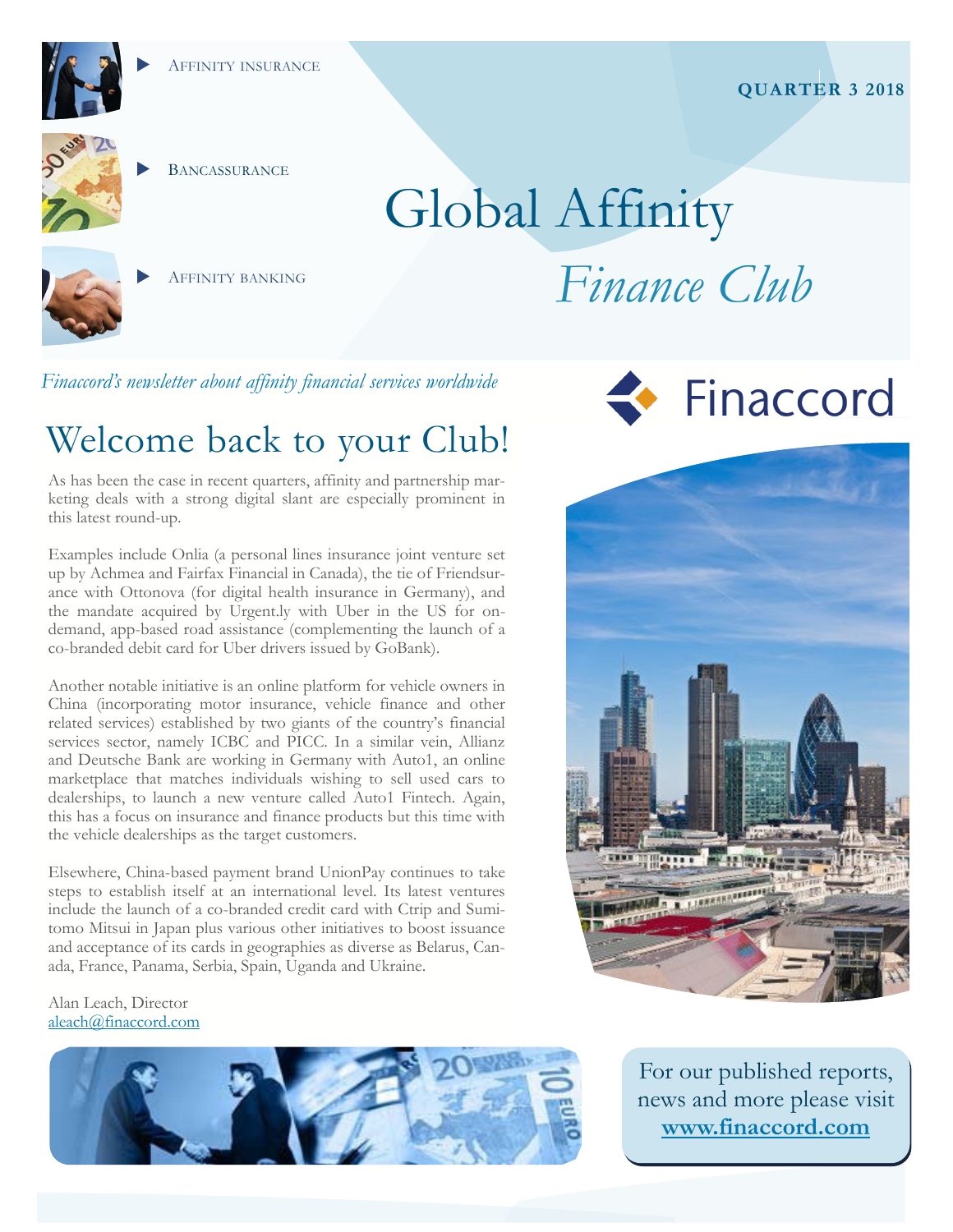#### **Table of contents**

#### **Affinity Insurance**

#### ASSISTANCE 5

Allianz Partners acquires Spainbased assistance and claims management specialist 5

Gothaer boosts smart home offering through partnership with Grohe 5

ARAG seals agreement with insurtech firm for home emergency and legal protection cover 5

Uber selects Urgent.ly for ondemand, app-based road assistance 5

Europ Assistance secures road assistance tie with LeasePlan in Italy… 5

… and commences road assistance partnership with Renault in Portugal 6

International SOS subsidiary provides risk management and assistance services to Luxaviation 6

COMMERCIAL INSURANCE 6

Mitsui Sumitomo secures commercial insurance partners in Kenya and Mozambique 6

ARAG works with Mercia Underwriting for commercial legal expenses insurance 6

Gras Savoye links with online broker to target French travel agents 6

#### HOUSEHOLD INSURANCE 7

Signal Iduna collaborates with ELEMENT for household cover for Borussia Dortmund fans 7

LIFE, HEALTH AND CREDI-TOR INSURANCE 7

Aetna International ties with Humanis for multiple health insurance initiatives 7

Bupa teams up with Babylon for digital healthcare services 7

Friendsurance collaborates with Ottonova, a provider of digital health insurance 7

Sumitomo Life launches Vitalitybranded health insurance module in Japan 7

APRIL works with French real estate website for mortgagerelated creditor insurance 8

AXA gains opportunity to distribute insurance to members of Catalan Tennis Federation 8

#### MOTOR INSURANCE 8

Allianz introduces insurance for customers of Wikicampers… 8

… and crafts affinity product for Streetscooter in Germany 8

Moderna Försäkringar wins mandate from Swedish car sharing platform 8

Direct Line Group sets up new partnership with Volkswagen Insurance Services 8

esure sells discounted motor insurance through Blue Light Card Scheme 8

NICHE INSURANCE 9

Allianz ties with French housing rental platform for cover aimed at students 9

DAS wins legal protection insurance mandate with Legal & General 9

Moderna Försäkringar promotes pregnancy and childbirth insurance via app developer 9

PRODUCT WARRANTIES / INSURANCE 9

Allianz Partners renews extended warranty partnership with Mazda in the UK 9

Europ Assistance seals product insurance tie with retailer of flooring products in Poland 9

TRAVEL INSURANCE 9

Allianz Global Assistance makes travel cover available to users of Brisbane Airport website 9

www.finaccord.com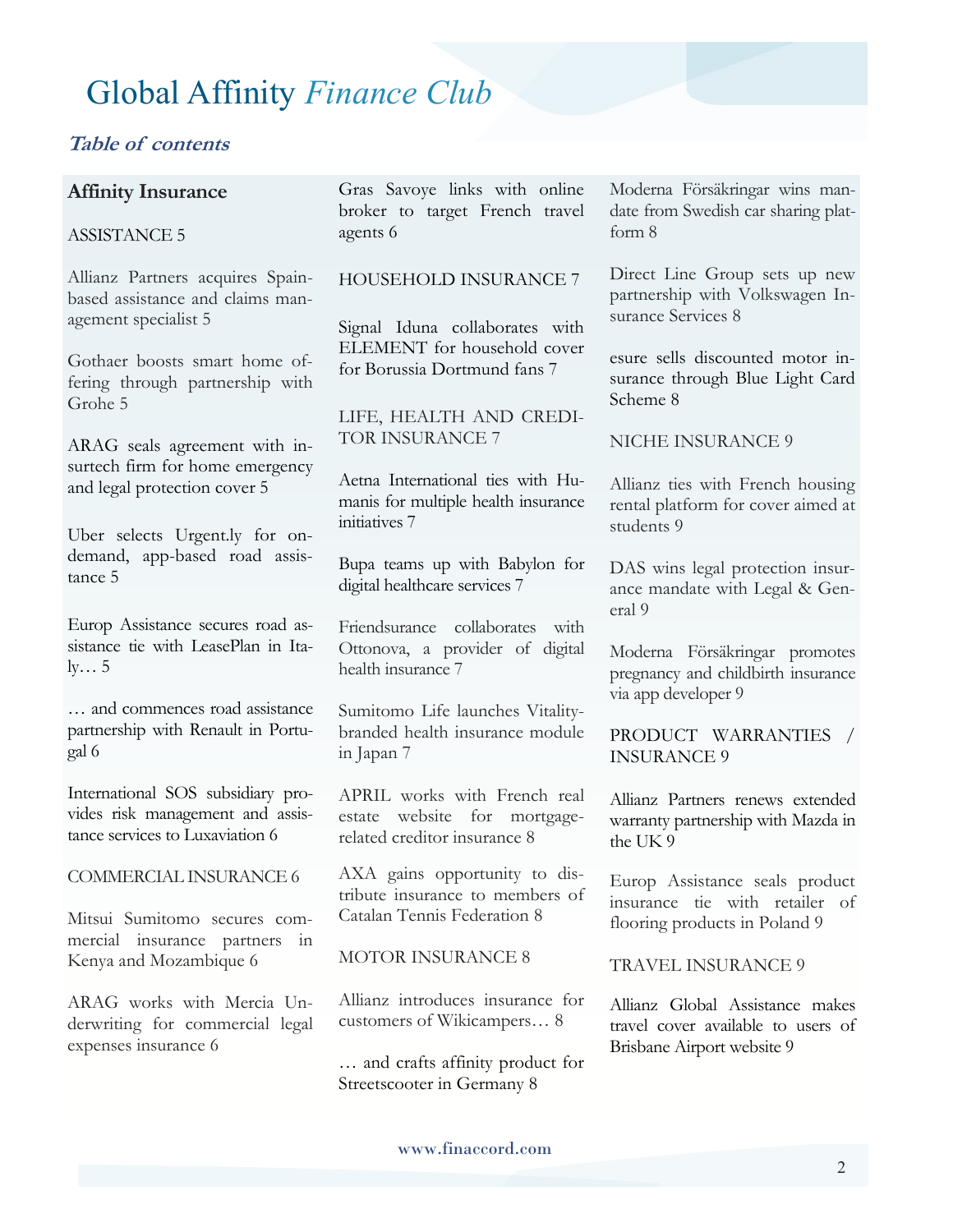China Taiping launches travel insurance product on Ctrip.com 10

Cover-More expands in Latin America through multi-country acquisition 10

ERV augments presence in northern Europe through partnership with KILROY International 10

HanseMerkur reinforces travel insurance links in Germany 10

GENERAL 10

Generali increases ownership stake in joint ventures with Future Group in India 10

Achmea and Fairfax Financial combine for digital personal lines joint venture in Canada 11

China Life forges strategic agreements with JD.com and Tencent 11

#### **Bancassurance**

HOUSEHOLD INSURANCE 11

Legal & General secures household insurance partnership with The Co-operative Bank 11

LIFE, HEALTH AND CREDI-TOR INSURANCE 11

Crédit Agricole seals long-term bancassurance tie with Credito Valtellinese 11

Nobis Filo Diretto and Extrabanca combine to devise product for non -EU citizens 12

ANZ divests New Zealand life insurance subsidiary to Cigna 12

MOTOR INSURANCE 12

ICBC and PICC develop online platform for car owners 12

#### GENERAL 12

BNP Paribas creates non-life insurance joint venture with Matmut 12

UniCredit concludes strategic bancassurance agreements with Allianz and Generali 12

Erste Group extends partnership with Vienna Insurance Group 13

#### **Affinity Banking**

AFFINITY BANKING AND CARDS 13

Mastercard and Unilever expedite access to credit for entrepreneurs in Kenya 13

Virgin Atlantic launches affinity savings product with Virgin Money 13

Westpac allows home loan customers to collect miles with Virgin Australia loyalty program 13

Intesa Sanpaolo gains access to Italian post office distribution network 14

#### AUTOMOTIVE FINANCE 14

FCA Bank becomes accredited provider of finance for Aston Martin in Europe… 14

… and sources leasing products from LeasePlan in selected countries 14

Jaguar Land Rover and motor finance arm of Lloyds Banking Group continue to collaborate 14

Allianz and Deutsche Bank tie with Auto1 for new fintech joint venture in Germany 14

Orient Corporation backs vehicle finance product offered by Daisan Bank 15

CO-BRANDED CARDS 15

American Express rolls out new co -branded card with Marriott hotel group 15

GoBank and Uber launch new cobranded Visa debit card 15

Sberbank initiates partnership with LUKOIL Group for commercial credit cards 15

UnionPay unveils co-branded card in Japan with Ctrip and Sumitomo Mitsui Card Company 15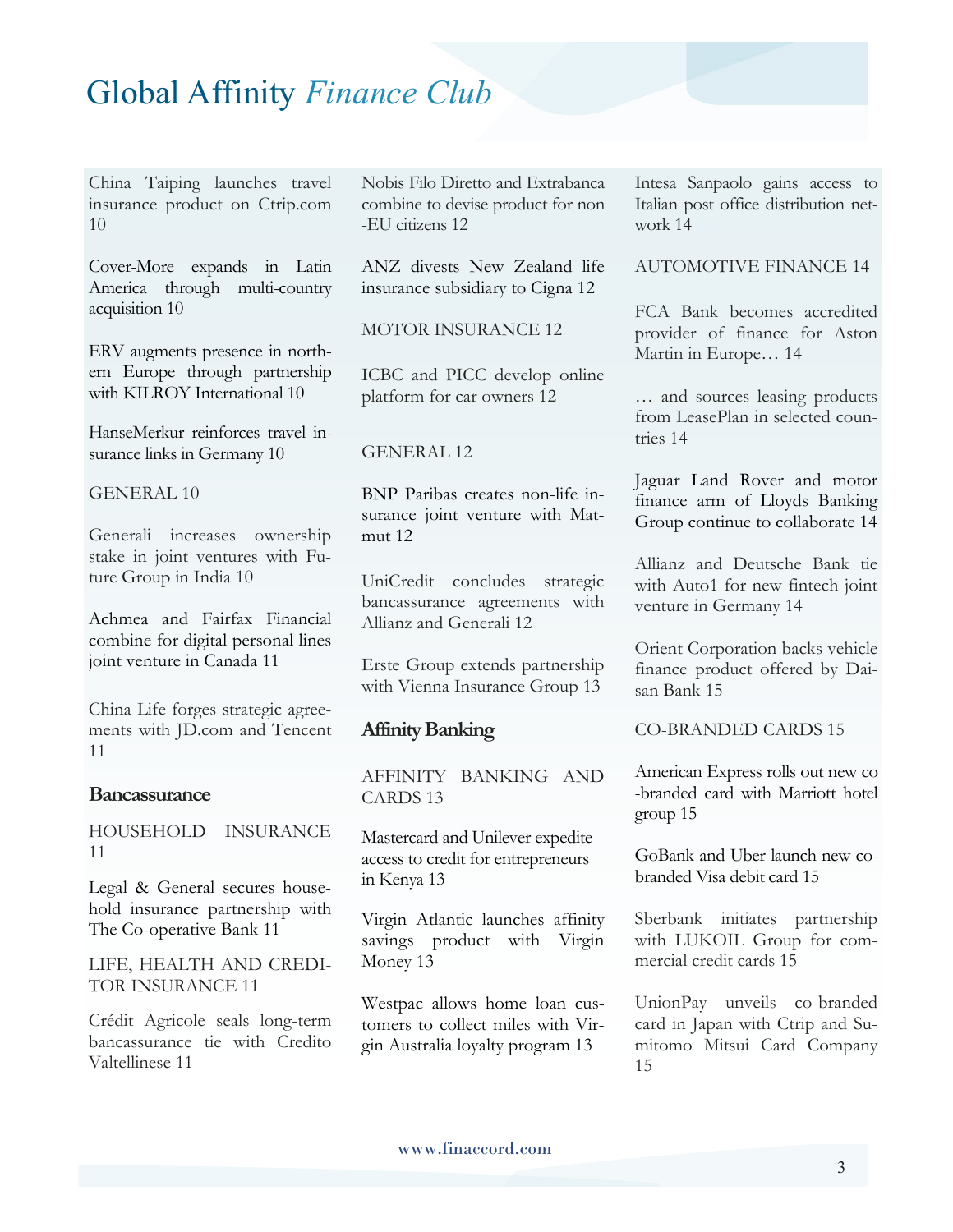#### **Table of contents**

JCB ties with CIMB Niaga Bank and Indosat for co-branded program in Indonesia 16

Bank of China develops credit card program for Chinese students looking to study abroad 16

CONSUMER FINANCE 16

Synchrony Financial completes purchase of PayPal's online consumer credit program in the US 16

Klarna secures three new finance relationships with diverse partners in the UK… 16

… and works with Etsy in Germany 17

Crédit Agricole Consumer Finance concludes joint venture agreement with Bankia 17

INTERNATIONAL PAY-MENTS / REMITTANCES 17

TransferWise integrates processing system into Groupe BPCE's mobile banking apps 17

Western Union embeds services into digital platforms in China, Russia and the UK 17

MOBILE / ONLINE PAY-MENTS 18

Mastercard broadens use of storefront window technology through partnership with US clothing retailer 18

Visa unveils multiple digital and mobile payment initiatives 18

Itaú Unibanco launches Apple Pay and Samsung Pay in Brazil 18

Wirecard enables use of Chinabased payment solutions at German department store chain 19

JCB enables use of Google Pay in Japan and Apple Pay in Taiwan 19

Google Pay introduced by Aeon Credit Service in Japan 19

#### PAYMENT CARD ISSUANCE AND ACCEPTANCE 19

UnionPay rolls out multiple initiatives to enhance presence in international markets… 19

… including ones in Canada, Spain and Uganda… 20

… with JCB following suit in Brazil and Russia 20

RETAILER CARDS AND FI-NANCE 20

Synchrony Financial converts Belk's private-label scheme to Mastercard-branded program 20

Alliance Data creates private-label card program for Appliances Connection 20

Barclaycard combines with

Toolstation and Travis Perkins for new co-branded business card 21

#### GENERAL

Alior Bank, Mastercard, Raisin and solarisBank work together for launch of new digital bank 21

#### **Finaccord country reports**

Finaccord publishes a variety of reports about the following countries: Australia; Austria; Belgium; Brazil; Canada; Chile; China; Colombia; France; Germany; India; Indonesia; Italy; Japan; Malaysia; Mexico; Netherlands; Peru; Poland; Romania; Russia; South Africa; Spain; Switzerland; Turkey; the UK; and the US.

Alternatively, to see our full list of reports organised by country, with more than 60 countries covered in total, please visit the search-by-country page of our website at www.finaccord.com/ search-by-country.htm.

www.finaccord.com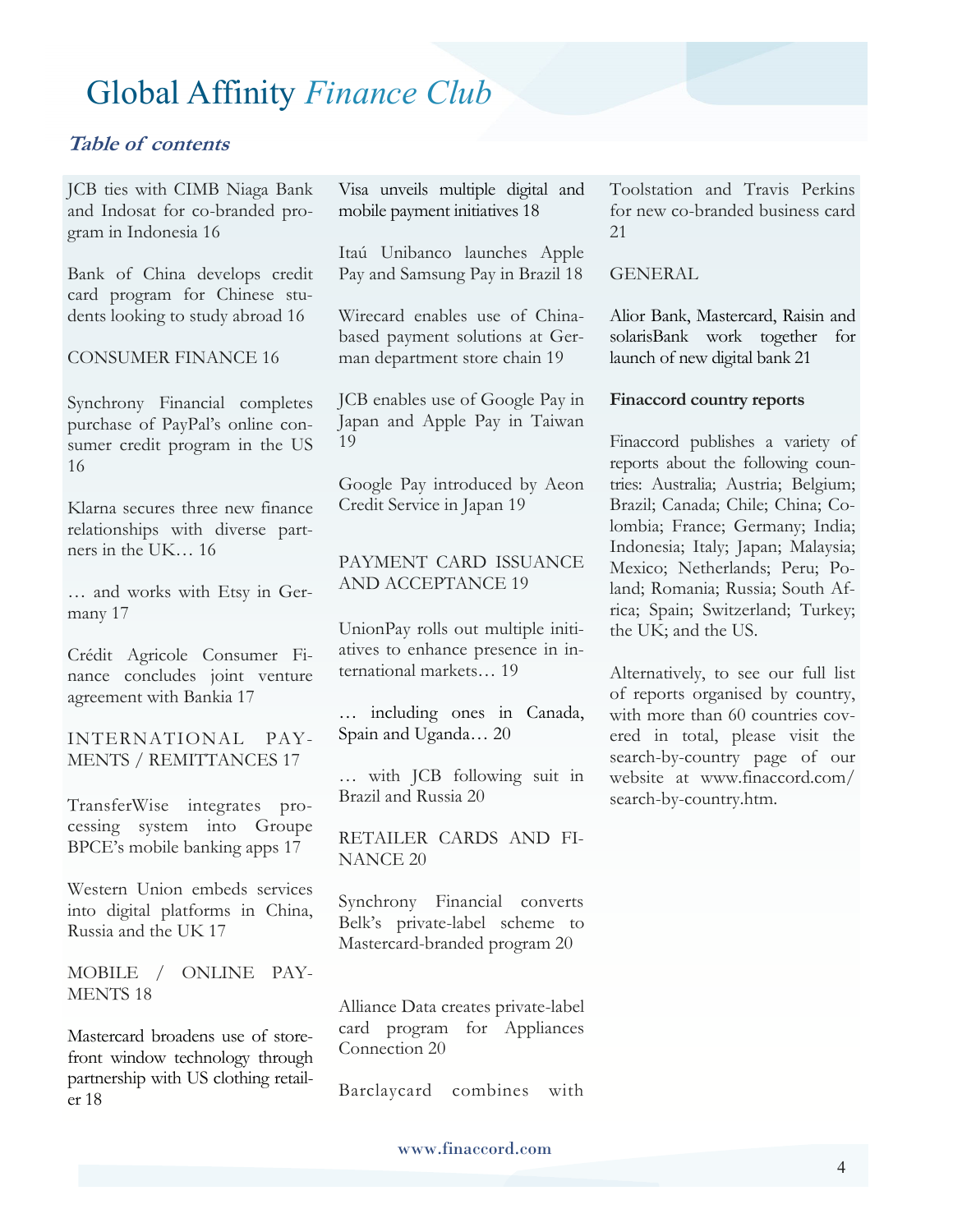

#### **Affinity Insurance News**

#### **ASSISTANCE**

#### **Allianz Partners acquires Spain-based assistance and claims management specialist**

In the field of property assistance, Allianz Partners has acquired Multiasistencia, a Spainbased company that specialises in providing assistance services, including insurance claims management, related to both domestic and business properties. Currently active in Brazil, France, Luxembourg, Italy and Portugal, as well as in Spain, Allianz Partners hopes that the transaction will allow Multiasistencia to expand its operations internationally into the many territories in which its new parent has operations. The aim in this context is for the Multiasistencia brand and business model to remain separate from Allianz Partners, thus allowing it to maintain the neutrality of services offered.

#### **Gothaer boosts smart home offering through partnership with Grohe**

Also in the realm of home assistance, Germany-based insurer Gothaer has added a further enhancement to its smart home offering in co-operation with Grohe, a manufacturer of luxury fittings for bathrooms and kitchens. Specifically, customers

shopping with Grohe will be able to prevent leaks in their homes through the additional purchase of two products that it has developed jointly with Gothaer, namely a water sensor ('Grohe Sense') and a water control system ('Grohe Sense Guard'). The former triggers an alarm when its base touches water and automatically sends a warning message to the customer's smartphone. Meanwhile, the latter detects cracks in damaged pipes and automatically brings the water supply to a halt.

#### **ARAG seals agreement with insurtech firm for home emergency and legal protection cover**

In the UK, ARAG has reported that it has been selected by insurtech firm Homelyfe to provide the home emergency and legal expenses cover with its buildings and contents proposition which can be purchased rapidly through the Homelyfe app over the course of a few minutes. The option to select home emergency and legal protection cover is included within the app quotation process, providing a convenient way for customers to buy these elements alongside their building and contents policy. Homelyfe launched in 2017 with the aim of using the latest technology to make buying and managing insurance as easy as possible for consumers.

#### **Uber selects Urgent.ly for ondemand, app-based road assistance**

In the US, Urgent.ly, a provider of on-demand, app-based road assistance, has established a partnership with Uber, an international P2P ride-sharing, taxi cab, food delivery, bicyclesharing, and transportation network company, to provide its drivers with road assistance if they need it. Specifically, if an Uber driver breaks down on the road, they receive live status updates from Urgent.ly and they can watch in real time as a towing and road assistance professional arrives. Moreover, Uber drivers carrying the co-branded Uber debit card issued by Go-Bank qualify for discounts on this service.

#### **Europ Assistance secures road assistance tie with LeasePlan in Italy…**

In Italy, Europ Assistance has entered into plans to work for road assistance with LeasePlan, a vehicle rental and fleet management company that manages over 116,000 vehicles in the country thereby endowing it with a share of close to 20% of the Italian market for fleet management services.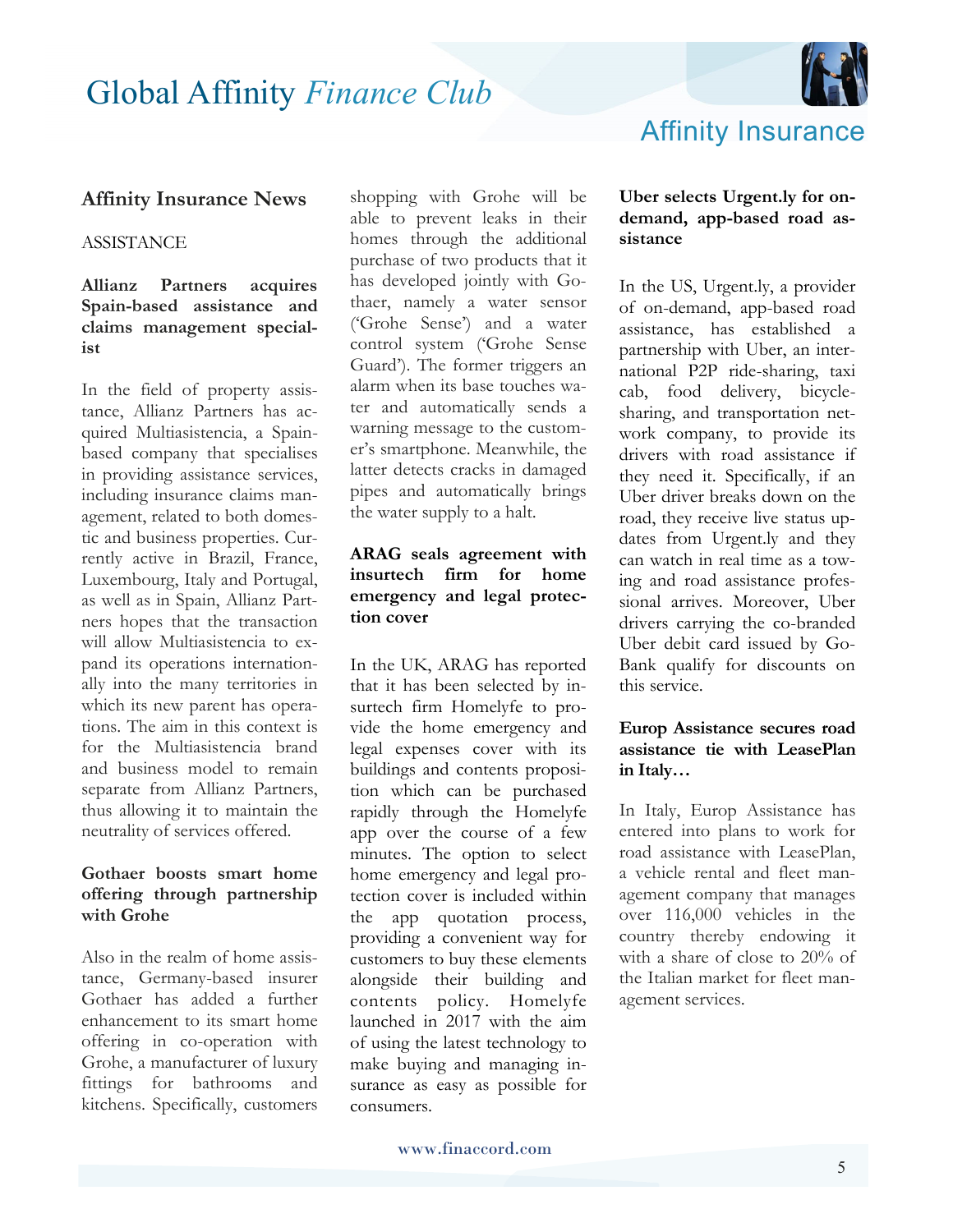

#### **… and commences road assistance partnership with Renault in Portugal**

Furthermore, in a comparable move in Portugal, Europ Assistance has announced a new partnership with Renault, through which it will provide road assistance services to drivers of both Dacia and Renault vehicles.

#### **International SOS subsidiary provides risk management and assistance services to Luxaviation**

In Luxembourg, MedAire, a travel security specialist subsidiary of International SOS, has been selected by Luxaviation, a private jet and helicopter services company, to provide risk management services and around-the-clock global assistance as part of a comprehensive security solution for its fleet of 270 aircraft. Specifically, the agreement entails real-time travel security reporting about destinations, regions, airspace and airports that is thoroughly vetted and analysed by aviation experts. In addition to the provision of this information, MedAire's aviation security team is available on a 24/7 basis for advice and assistance to respond to security risks, events and threats, as needed.

**\_\_\_\_\_\_\_\_\_\_\_\_\_\_\_\_\_\_\_\_\_\_\_\_\_\_\_\_**

#### COMMERCIAL INSURANCE

#### **Mitsui Sumitomo secures commercial insurance partners in Kenya and Mozambique**

Strengthening its presence in East Africa, Mitsui Sumitomo has concluded two strategic alliances in the region, namely with the ICEA LION General Insurance Company in Kenya and ICE (International Commercial & Engineering) Seguros in Mozambique. In this context, ICEA LION and ICE will serve as local insurance carriers, issuing policies to Mitsui Sumitomo's Japanese customers that have operations in the two countries. In return, Mitsui Sumitomo will offer its reinsurance capacity and underwriting knowledge to the two partners.

Mitsui Sumitomo believes that East Africa holds great potential for further similar collaborations, citing a combination of high population growth, rich natural resources and relatively low insurance penetration. In preparation for these two deals, plus other similar ones in future, the Japanese insurer had established an office in South Africa in 2015, conducting market research across the African continent that has also allowed it to provide insurance-related data to enterprises in the region with Japan-based parent companies.

### Affinity Insurance

#### **ARAG works with Mercia Underwriting for commercial legal expenses insurance**

In the UK, ARAG has earned a mandate with Mercia Underwriting, a new Birminghambased MGA established in 2018, to provide it with commercial and landlord legal expenses cover to integrate into its commercial lines policies. In particular, the cover for property owners is differentiated as it allows brokers to offer cover to landlords with mixed portfolios of commercial, residential and holiday property, under a single facility.

#### **Gras Savoye links with online broker to target French travel agents**

In France, Gras Savoye and +Simple, an online insurance broker for the self-employed and very small businesses launched in 2015, have signed a partnership with the Association Professionnelle de Solidarité du Tourisme that will give around 5,000 travel agencies belonging to the association access to a dedicated website that features insurance policies designed to cover operational risks faced by small travel agencies.

**\_\_\_\_\_\_\_\_\_\_\_\_\_\_\_\_\_\_\_\_\_\_\_\_\_\_\_\_**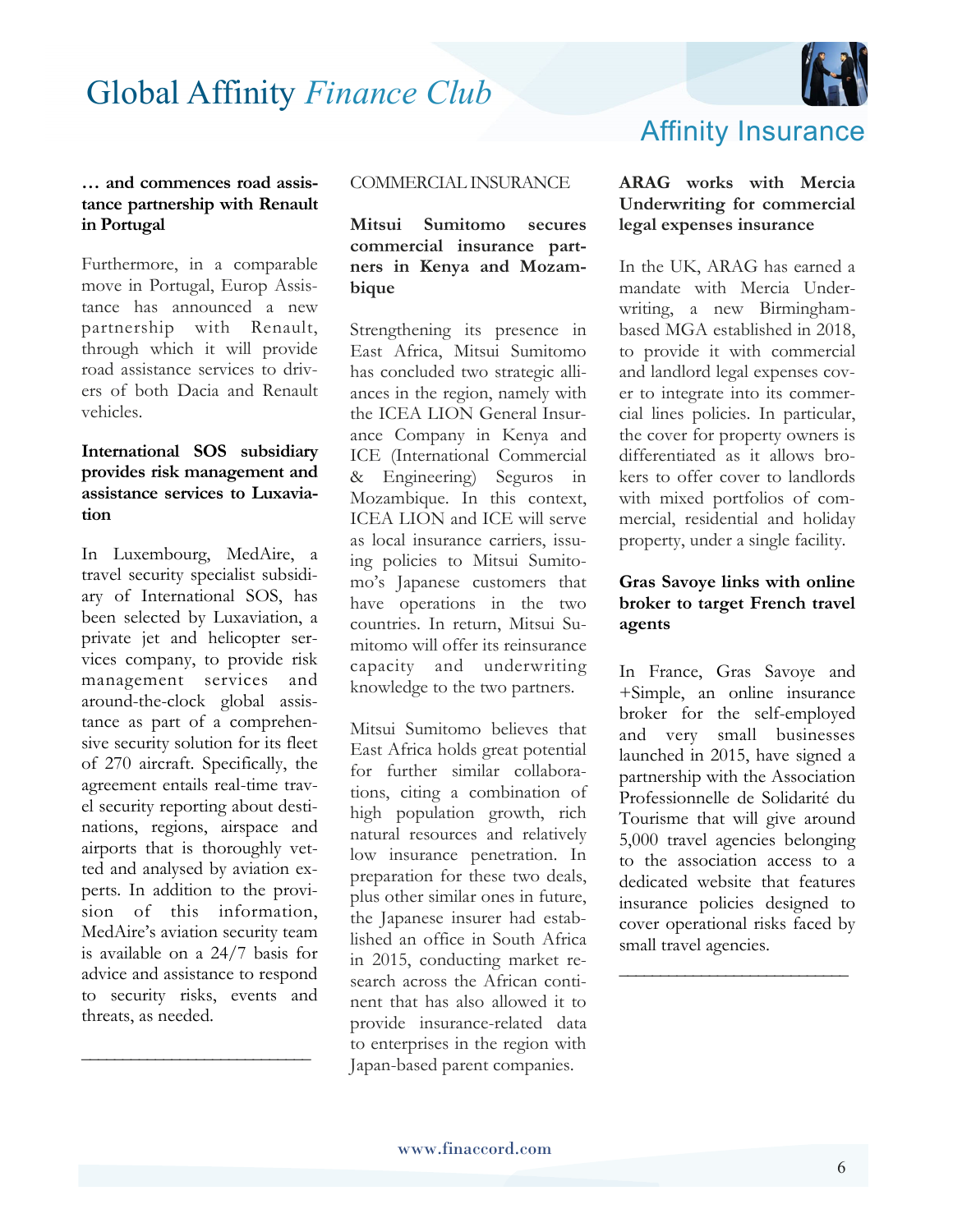

#### HOUSEHOLD INSURANCE

#### **Signal Iduna collaborates with ELEMENT for household cover for Borussia Dortmund fans**

In Germany, Signal Iduna and ELEMENT, respectively an insurance underwriter and an insurtech company, have designed an affinity household contents and liability insurance proposition for members and fans of the Borussia Dortmund football club. Goals scored by Borussia Dortmund will reduce customers' insurance contribution, and their supporters will be able to get partial refunds of up to EUR 50 on the price of their tickets if they are unable to attend a game.

#### LIFE, HEALTH AND CRED-ITOR INSURANCE

**\_\_\_\_\_\_\_\_\_\_\_\_\_\_\_\_\_\_\_\_\_\_\_\_\_\_\_\_**

#### **Aetna International ties with Humanis for multiple health insurance initiatives**

Aetna International has finalised a strategic agreement with Humanis, a France-based insurer specialising in life and health insurance plus retirement savings, that will be valid worldwide. Through the new arrangement, customers of Humanis will gain access to the international medical network and services of Aetna International, while Aetna International will

gain access to opportunities in the French private health insurance market by benefiting from the expertise and understanding of French regulatory processes that Humanis has. Another outcome of the deal is that the two companies will jointly develop healthcare insurance products that comply with regulatory requirements in the UAE, a market previously unexplored by Humanis. At the time of the announcement, Humanis reported that it had 700,000 corporate clients and insured around 10 million individuals.

#### **Bupa teams up with Babylon for digital healthcare services**

In the UK, Bupa has extended a partnership with Babylon, a digital healthcare provider, that will allow its corporate clients to access virtual healthcare services through Babylon's app. These services include 24-hour access to doctors plus digital prescription writing and health information. Furthermore, Bupa has stated that it aims to extend the offering to a broader range of its customers in due course.

#### **Friendsurance collaborates with Ottonova, a provider of digital health insurance**

In an analogous agreement in the digital and mobile healthcare arena, Germany-based Friendsurance has joined forces with a Munichbased insurtech firm, Ottonova, which provides private health in-



surance via a digital platform. The tie means that customers of Friendsurance can benefit from Ottonova's offerings which range from a 24-hour health concierge service to digital medical consultations and patient reviews. In return, Ottonova's customers can participate in Friendsurance's P2P insurance model, wherein individuals with a common background or interest join together in groups, bear each other's costs in the event of a claim, and receive premium refunds at the end of each year if total claims remain below a set threshold.

#### **Sumitomo Life launches Vitality-branded health insurance module in Japan**

In Japan, Sumitomo Life has become the latest insurer to roll out a Vitality-branded health insurance module that rewards customers in line with their efforts to stay healthy and that is being offered as an optional add -on to the insurer's core life and health insurance products. Individuals who sign up to it will receive a 15% discount on their insurance premiums and gain points when they go to a gym, meet certain health requirements during medical checkups, and engage in other healthimproving activities. In fact, policyholders will be divided into four segments based on their health, with those in the top quartile entitled to a premium discount of 30%.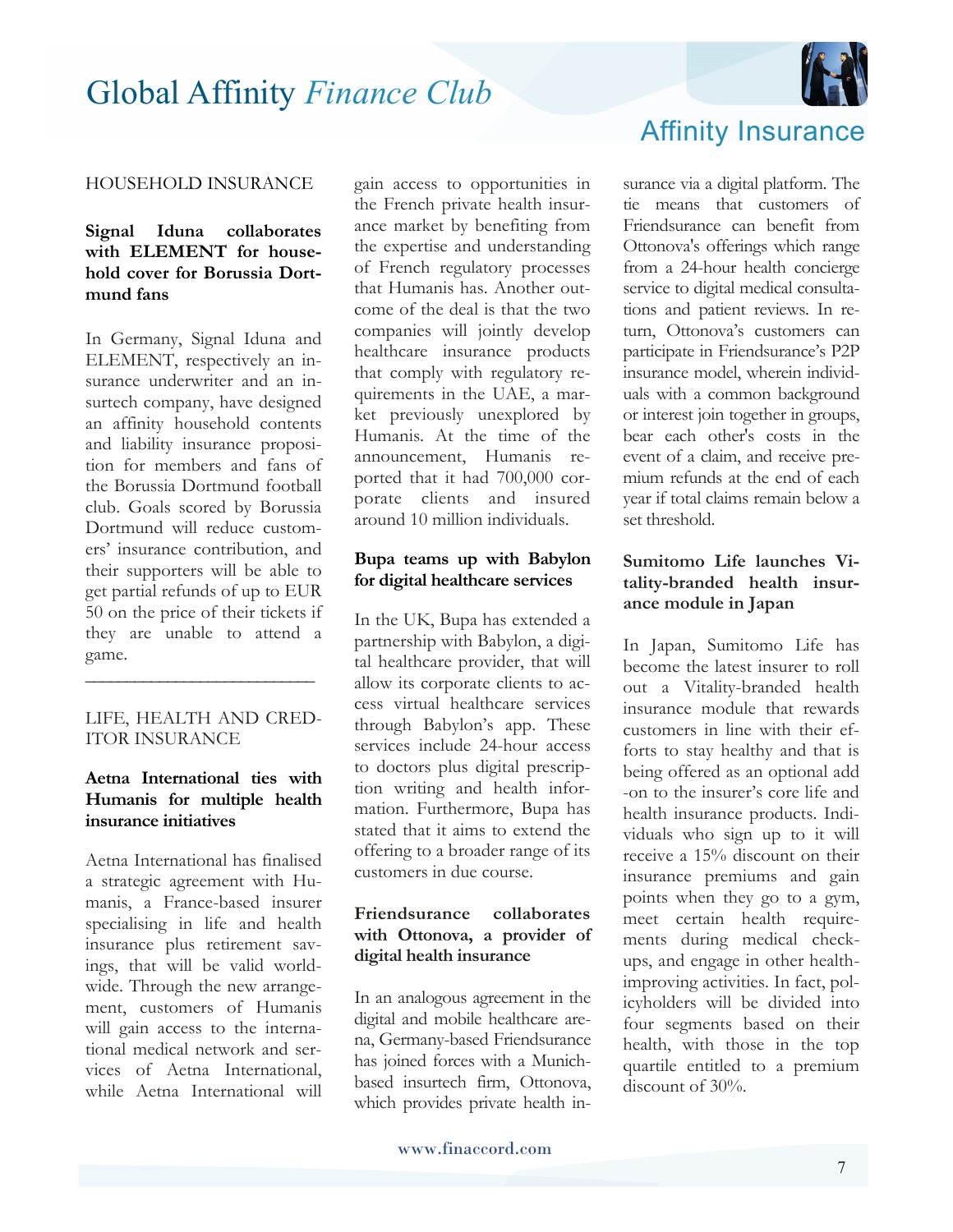

#### **APRIL works with French real estate website for mortgage-related creditor insurance**

In France, APRIL has concluded a one-year agreement with Logic-Immo, an online portal for real estate listings, to offer creditor insurance to prospective property buyers. Visitors to the Logic-Immo site will have access to information and an online quotation tool showing the cost of APRIL's creditor insurance. At the time of the announcement, Logic-Immo asserted that it had more than 1 million property listings published on its site.

#### **AXA gains opportunity to distribute insurance to members of Catalan Tennis Federation**

In Spain, AXA has agreed to sponsor the Catalan Tennis Federation under a new deal that will also allow it to promote its life, health and dental protection products to 25,000 members belonging to its partner.

**\_\_\_\_\_\_\_\_\_\_\_\_\_\_\_\_\_\_\_\_\_\_\_\_\_\_\_\_**

#### MOTOR INSURANCE

**Allianz introduces insurance for customers of Wikicampers…**

In France, Allianz has announced a partnership with Wikicampers, a provider of P2P motorhome rental services, to cover the specific needs of its

customers. The partnership will also help Wikicampers to expand elsewhere in Europe by offering its services in Belgium, Germany and Spain. Renters with Wikicampers will be able to opt for comprehensive cover encompassing both damage and theft which also comprises 24 hour road assistance.

#### **… and crafts affinity product for Streetscooter in Germany**

Meanwhile, in Germany, Allianz has begun offering third-party liability and comprehensive insurance for vehicles from StreetScooter, a company specialising in the manufacture of environmentally-friendly electric vehicles that is owned ultimately by the Deutsche Post DHL Group. The policy will be made available at selected Ford dealers throughout Germany that sell StreetScooter vehicles. At the time of the deal, Allianz stated that more than 6,000 StreetScooter vehicles were already in use for the delivery of letters and parcels, with a total cumulative mileage of more than 26 million kilometres since inception. StreetScooter is available in a variety of models including as a delivery van, refrigeration unit or pick-up truck.

#### **Moderna Försäkringar wins mandate from Swedish car sharing platform**

In Sweden, Moderna Försäkringar

Affinity Insurance

has entered an agreement that will see it insuring all rentals made using GoMore, a car-sharing platform, which has a user base of around 2 million individuals. The insurance, which has been designed specifically for GoMore and that is included in its standard user agreement, covers potential financial losses for both GoMore as well as its lessees.

#### **Direct Line Group sets up new partnership with Volkswagen Insurance Services**

In the UK, Direct Line Group has entered into a new venture with Volkswagen Insurance Services whereby it is providing white-labelled insurance for five VW group brands, namely Audi, SEAT, ŠKODA, Volkswagen and Volkswagen Commercial Vehicles, for a five-year minimum term. In 2017, these five brands held a combined market share of 20% of new car registrations in the UK.

#### **esure sells discounted motor insurance through Blue Light Card Scheme**

Also in the UK, esure has announced that it has made its motor insurance offering available via the Blue Light Card Scheme, a nationwide network of retailers and service providers who offer discounts to those who work in the emergency services and armed forces. In par-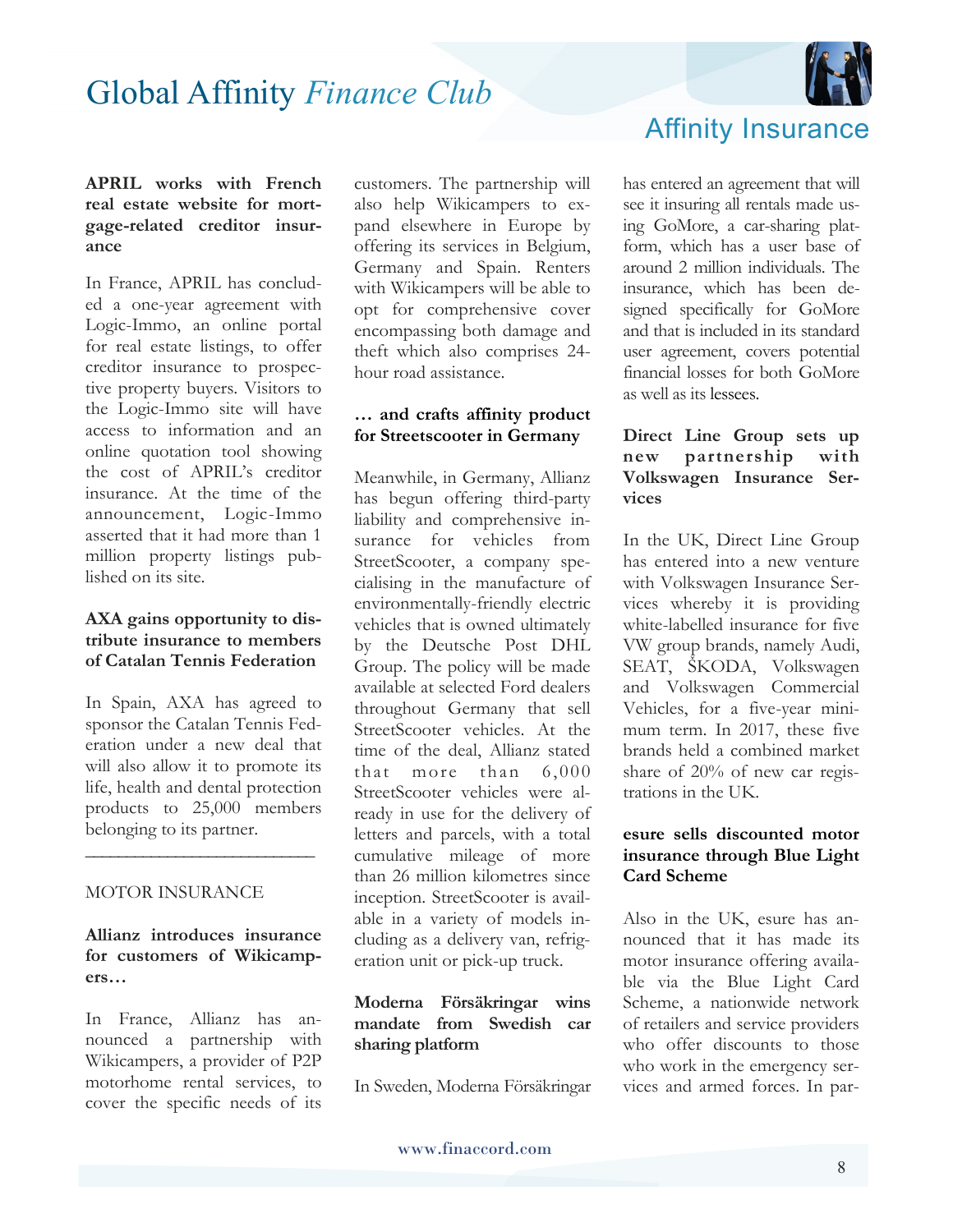

ticular, Blue Light Card members can save 5% on their car insurance when getting a quote from esure.

**\_\_\_\_\_\_\_\_\_\_\_\_\_\_\_\_\_\_\_\_\_\_\_\_\_\_\_\_**

#### NICHE INSURANCE

#### **Allianz ties with French housing rental platform for cover aimed at students**

In France, Allianz has linked with Studapart, a housing rental platform that helps students to find accommodation close to their campus. The aim of this relationship is to offer insurance to students without a guarantor who often struggle to find affordable accommodation and that will cover private landlords' unpaid rent and litigation costs. Through the partnership, Studapart will also offer access to other products from Allianz including various types of home insurance.

#### **DAS wins legal protection insurance mandate with Legal & General**

In the UK, Legal & General has signed an agreement with legal protection insurance specialist DAS by means of which the latter will provide legal expenses cover to be included with the former's home insurance policies. DAS will also provide a legal advice helpline for customers with both home and pet insurance policies acquired from

Legal & General. The partnership will initially last for three years. At the time of the agreement Legal & General identified itself as the UK's seventh-largest home insurance provider, with over 1.6 million policyholders.

#### **Moderna Försäkringar promotes pregnancy and childbirth insurance via app developer**

In Sweden, Moderna Försäkringar has begun working with Stroller, a company that develops mobile apps that provide tips and advice on pregnancy and life with small children, and that also runs a digital platform that enables prospective and new parents to find and befriend other parents within their vicinity. By means of this, Moderna Försäkringar hopes to gain greater visibility for its products. These include insurance products that cover complications and resulting hospital stays that can occur during pregnancy and childbirth, which will be offered through Preggers, an app created by Stroller for charting and tracking pregnancies.

#### PRODUCT WARRANTIES / INSURANCE

**\_\_\_\_\_\_\_\_\_\_\_\_\_\_\_\_\_\_\_\_\_\_\_\_\_\_\_\_**

#### **Allianz Partners renews extended warranty partnership with Mazda in the UK**

In the UK, Allianz Partners has renewed its partnership with car manufacturer brand Mazda for a

### Affinity Insurance

further five years. Through this arrangement, which was originally put in place almost 20 years ago, Allianz Partners will continue to provide Mazdabranded extended warranties.

#### **Europ Assistance seals product insurance tie with retailer of flooring products in Poland**

In Poland, Europ Assistance has established a new initiative with Komfort, a retailer of carpet and flooring products, by means of which insurance underwritten by Generali, the assistance firm's parent company, will be offered to buyers of wooden floors from Komfort. As well as insuring the floors themselves, the cover also comprises assistance for electrical and plumbing problems.

#### TRAVEL INSURANCE

#### **Allianz Global Assistance makes travel cover available to users of Brisbane Airport website**

**\_\_\_\_\_\_\_\_\_\_\_\_\_\_\_\_\_\_\_\_\_\_\_\_\_\_\_\_**

In Australia, Allianz Global Assistance has begun offering its travel insurance policies through the website of Brisbane Airport. The company reports that almost 40% of its customers buy their travel cover in the week immediately before departure and that almost a half of these by it on the day of travel itself or on the preceding day. Hence,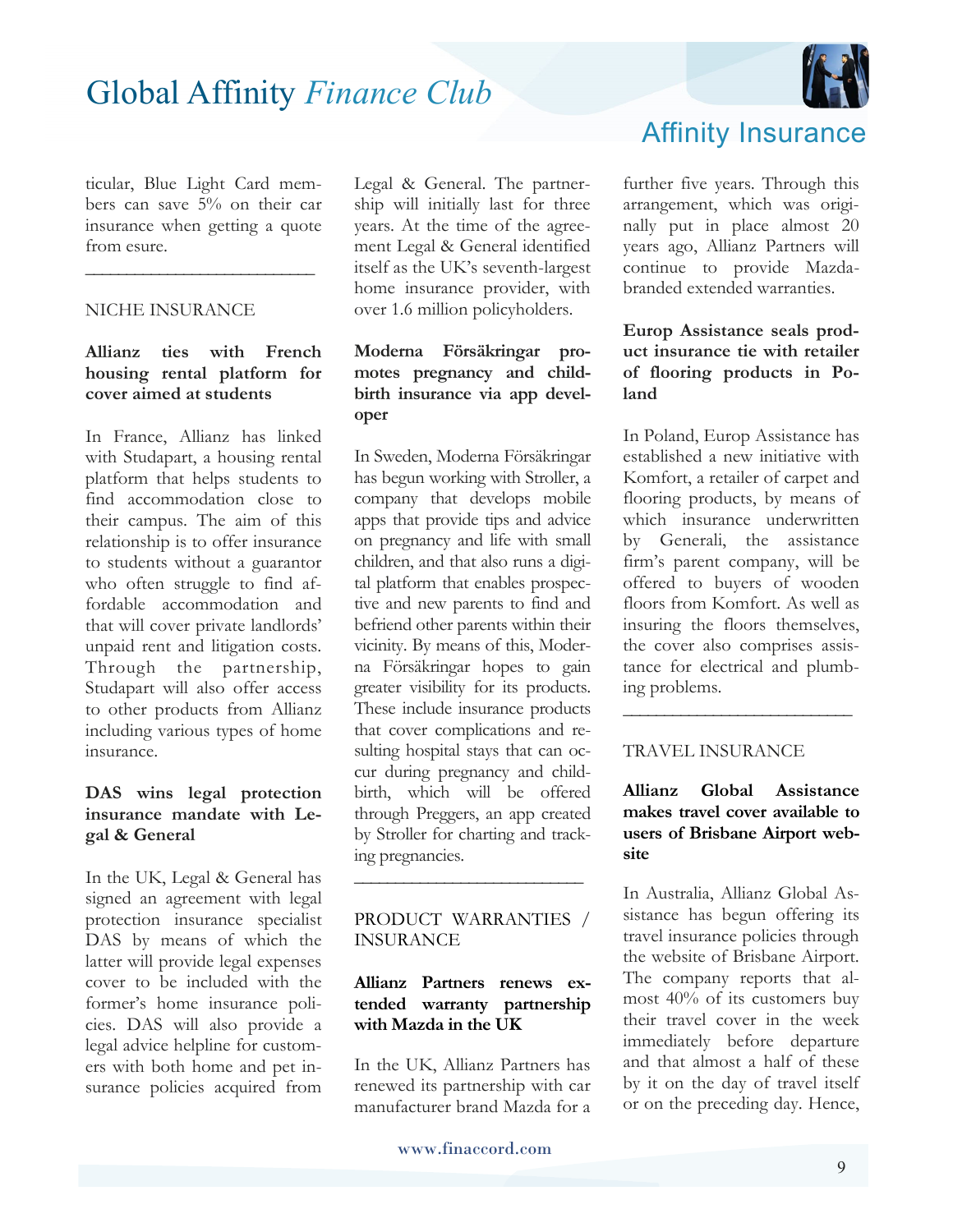

it believes that establishing an affinity link with an airport may be another means of targeting these 'last minute' buyers.

#### **China Taiping launches travel insurance product on Ctrip.com**

In Hong Kong, China Taiping has started working with Ctrip.com to offer its standard suite of travel insurance products to the customers of the online travel giant. Specifically, when users of Ctrip's web site in Hong Kong make a booking, they can opt for travel cover underwritten by China Taiping. Cover ranges from one to 45 days, includes up to HKD 1,500,000 in medical expenses protection and up to HKD 20,000 for personal baggage loss, and premiums can be adjusted according to the customer's ticket price and dates of travel. In addition, China Taiping will also provide global emergency support services. Ctrip facilitates travel bookings for approximately 5,000 destinations around the world, and its hotel reservation network covers over 200 countries and other territories.

#### **Cover-More expands in Latin America through multi-country acquisition**

In Latin America, Cover-More, a specialist travel insurer acquired by Zurich in 2017, has announced the acquisition of a

portfolio of travel insurance and assistance businesses, trading under the Travel Ace and Universal Assistance brands, in Argentina, Brazil, Chile, Colombia and Mexico. Through this acquisition, Cover-More has gained access to a high number of significant distribution partners in the region. Finaccord's most recent research into travel cover in Latin America found the most important of these to include CVC and Rextur Advance in Brazil, Garbarino Viajes, Interturis and Julia Tours in Argentina, and Cocha in Chile. By means of these acquisitions, Cover-More is aiming to establish itself as a leader in the Latin American market.

#### **ERV augments presence in northern Europe through partnership with KILROY International**

Across multiple countries, ERV has announced a travel insurance partnership with KILROY International, a travel group active in Belgium, Denmark, Finland, Iceland, the Netherlands, Norway, Poland and Sweden through the BENNS, Jysk Rejsebureau, KILROY and Winberg Travel brands. By means of this agreement ERV will provide travel cover for customers of these brands in all of the inscope countries.

### Affinity Insurance

#### **HanseMerkur reinforces travel insurance links in Germany**

In Germany, HanseMerkur and Reiseland, a travel agency chain, have extended their exclusive travel insurance partnership for a further five years. The companies have co-operated already for around 17 years. In a similar move aimed at consolidating its distribution network for travel cover, HanseMerkur has also been elected as a partner of the Kreuzfahrt Initiative, a Germany-based cruise travel association that brings together travel companies that sell cruise holidays.

#### **GENERAL**

#### **Generali increases ownership stake in joint ventures with Future Group in India**

**\_\_\_\_\_\_\_\_\_\_\_\_\_\_\_\_\_\_\_\_\_\_\_\_\_\_\_\_**

In India, by means of an investment of up to EUR 120 million, Generali has concluded an agreement with Future Group to increase its stake in two insurance joint ventures from 25.5% to 49.0%, underscoring its commitment to growing its presence in the local insurance market. The joint ventures in question are Future Generali India Life and Future Generali India Insurance, respectively life and non-life insurance companies. The aim of the investment is to accelerate sales of the companies' insurance products through the network of Future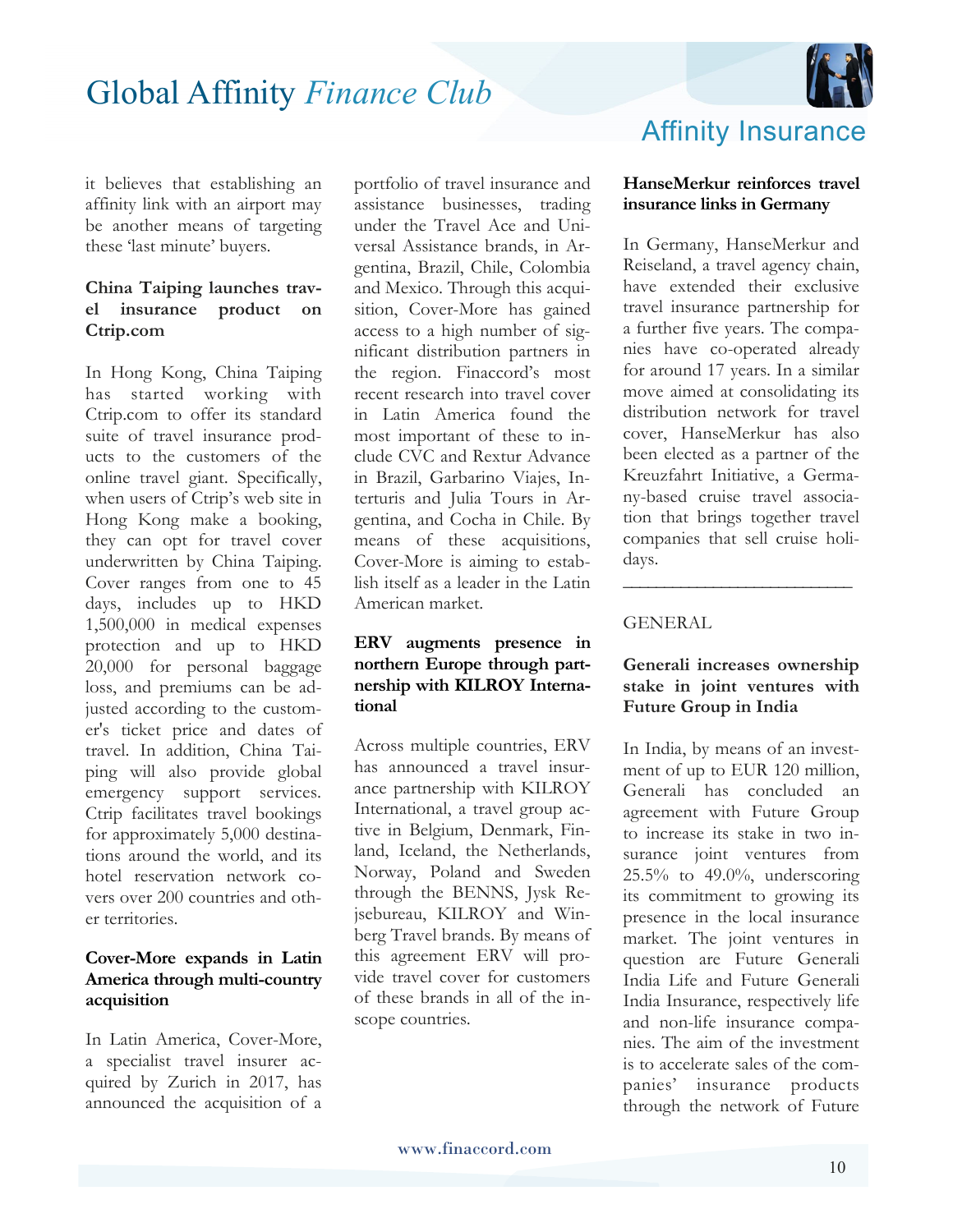

Group, a privately-owned conglomerate with a focus on retailing that offers a unique distribution system in India. In the most recent financial year, the two joint ventures generated gross written premiums of EUR 375 million.

#### **Achmea and Fairfax Financial combine for digital personal lines joint venture in Canada**

With a focus on Canada, Achmea, a Netherlands-based insurance group, has signed an agreement with Fairfax Financial to participate in a fully digital property and casualty insurance proposition, including motor and household cover, through Onlia, an online joint venture that the two partners have set up. Fairfax Financial anticipates that Onlia will benefit from Achmea's digital insurance experience in the Netherlands and other European markets.

#### **China Life forges strategic agreements with JD.com and Tencent**

In China, China Life has signed an agreement with technology giant Tencent that will allow it to utilise Tencent's cloud computing capabilities to strengthen its offering. In particular, China Life states that it is hoping to leverage the partnership to boost further co-operation in the fields of smart medical care and innovative marketing via WeChat, the messaging app that is a subsidiary of Tencent. In return, Tencent will draw on the partnership to explore how it can become further involved in the insurance sector. In addition, China Life has also started collaborating with JD.com, an ecommerce company, with the aim of building out its digital capabilities and taking advantage of emerging opportunities in online insurance.

#### **Bancassurance**

#### HOUSEHOLD INSURANCE

**\_\_\_\_\_\_\_\_\_\_\_\_\_\_\_\_\_\_\_\_\_\_\_\_\_\_\_\_**

#### **Legal & General secures household insurance partnership with The Co-operative Bank**

In the UK, Legal & General has started offering household insurance to customers of The Co -operative Bank both through the bank's website and via a dedicated phone service. Legal & General's 'SmartQuote' facility will also be accessible to the bank's customers through the initiative, marking the first time it has been available outside of the insurer's direct business. This facility is able to provide most customers with a quote for buildings and contents cover in less than 90 seconds. The Cooperative Bank already works with Legal & General for other types of insurance, notably protection-related life insurance,

### **Bancassurance**

and for lifetime mortgages.

#### LIFE, HEALTH AND CRED-ITOR INSURANCE

**\_\_\_\_\_\_\_\_\_\_\_\_\_\_\_\_\_\_\_\_\_\_\_\_\_\_\_\_**

#### **Crédit Agricole seals longterm bancassurance tie with Credito Valtellinese**

In Italy, Crédit Agricole Assurances and Credito Valtellinese (CreVal), a regional bank, have created an exclusive long-term partnership focused on life insurance. This partnership will allow Crédit Agricole Assurances, the insurance arm of Crédit Agricole, to sell savings-related life insurance and certain production products via CreVal's distribution network for a period of 15 years.

As part of the transaction, Crédit Agricole Assurances has acquired the entire share capital of Global Assicurazioni (formerly the captive insurer of CreVal) for EUR 80 million, of which EUR 70 million is to be paid at closing and EUR 10 million will be deferred until the end of the fifth year of the partnership, subject to achievement of certain pre-agreed sales objectives. In addition, Crédit Agricole Assurances will purchase a minority stake of 5% in CreVal and the two parties will assess the opportunities for extending the partnership to other product areas.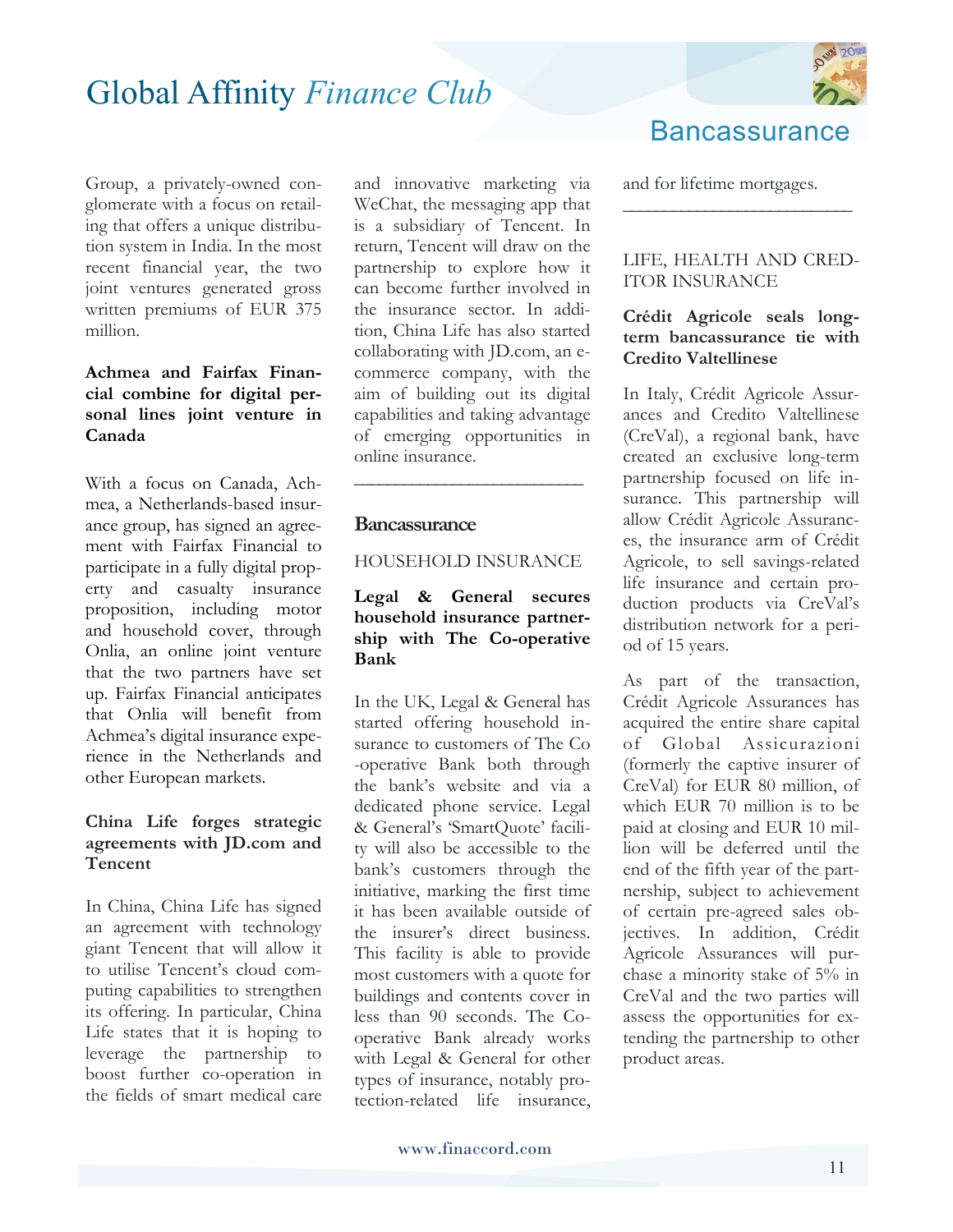

#### **Nobis Filo Diretto and Extrabanca combine to devise product for non-EU citizens**

Also in Italy, Nobis Filo Diretto and Extrabanca are working together to create an integrated product that includes health insurance cover with a bank guarantee, both of which are required by non -EU citizens who wish to apply for a visa valid within the Schengen Area (which consists of 22 EU member states as well as Iceland, Liechtenstein, Norway and Switzerland). The product, which will be known as the 'Schengen Pack', has a potential pool of 1.8 million customers in Italy with a possible requirement to simplify the process of meeting the requirements for a Schengen visa. Nobis Filo Diretto has stated that it hopes to promote the product through travel agencies and other travel-related distributors as it expects growth in the coming years in the number of Schengen visas granted for the purposes of tourism.

#### **ANZ divests New Zealand life insurance subsidiary to Cigna**

In New Zealand, ANZ Bank has agreed to sell its OnePath Life subsidiary to Cigna for a consideration of NZD 700 million. The sale endows Cigna with the exclusive access to sell life insurance to ANZ's customers for a period of 20 years while ANZ believes that the divestment is consistent with its strategy to simplify its business. As at the fourth quarter of 2018, the sale remained subject to regulatory approval and was expected to complete during 2019.

**\_\_\_\_\_\_\_\_\_\_\_\_\_\_\_\_\_\_\_\_\_\_\_\_\_\_\_\_**

#### MOTOR INSURANCE

#### **ICBC and PICC develop online platform for car owners**

In China, banking group ICBC and state-owned insurer PICC have announced a strategic agreement to develop and launch a car owner platform (branded as 'Che Zhi Tianxia') to facilitate the sale of products related to vehicle ownership that are available from both organisations. Specifically, motor insurance policies underwritten by PICC and car finance contracts from ICBC will be distributed through the platform, while other related services such as road assistance, vehicle maintenance and vehicle washing will also be made available.

#### GENERAL

#### **BNP Paribas creates non-life insurance joint venture with Matmut**

**\_\_\_\_\_\_\_\_\_\_\_\_\_\_\_\_\_\_\_\_\_\_\_\_\_\_\_\_**

In France, BNP Paribas has announced that it is seeking to amplify its presence in the non-life

#### **Bancassurance**

insurance market through a new joint venture with Matmut, a mutual insurance company, to be known as Cardif IARD. BNP Paribas will own 66% of the equity of this company and Matmut 34% of it. In particular, as part of its strategic development plan, BNP Paribas is aiming to achieve a 12% penetration rate for non-life insurance among its retail customers and to triple the overall volume of policies sold from a range including car, household, legal protection, motor cycle and student insurance. In addition, the joint venture will increase the number of staff at the banking group focused on this activity from around 230 to more than 400 by 2020, with a total of around 15,000 branch staff being given additional training to help them to crosssell the products in scope.

#### **UniCredit concludes strategic bancassurance agreements with Allianz and Generali**

In a bid to consolidate its presence in the market for bancassurance in Central and Eastern Europe, UniCredit has concluded new deals with Allianz and Generali. In respect of Allianz, it has been appointed as UniCredit's exclusive partner for all types of life and non-life insurance in seven countries. namely Bulgaria, Croatia, the Czech Republic, Hungary, Romania, Slovenia and Slovakia. As for Generali, the partnership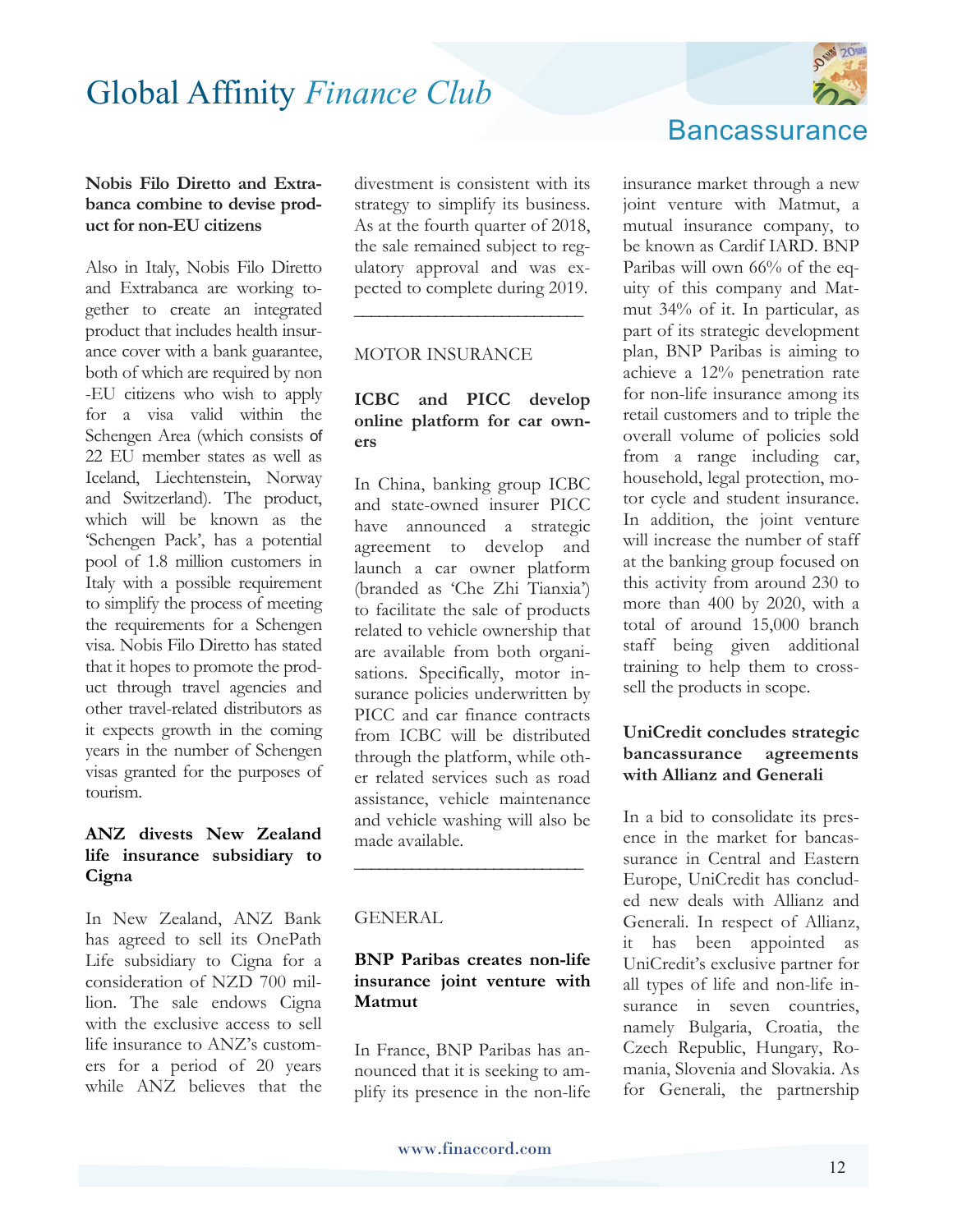

focuses on creditor insurance for UniCredit's local subsidiaries in eight countries, namely Bosnia Herzegovina, the Czech Republic, Croatia, Hungary, Romania, Serbia, Slovenia and Slovakia. Moreover, in Serbia, the co-operation also includes life and non-life insurance products. The agreement is also a significant aspect of Generali's aim to strengthen its position in the region, following its acquisition of Adriatic Slovenica in Slovenia and Concordia in Poland.

#### **Erste Group extends partnership with Vienna Insurance Group**

In Austria, Erste Group and Vienna Insurance Group (VIG) have extended their longstanding international bancassurance alliance through to the end of 2033. In doing so, the partners have expressed a wish that they will be able to increase cross-selling rates to each other's customers, something that they hope to achieve in part through greater usage of digital channels.

**\_\_\_\_\_\_\_\_\_\_\_\_\_\_\_\_\_\_\_\_\_\_\_\_\_\_\_\_** 

#### **Affinity Banking**

AFFINITY BANKING AND CARDS

#### **Mastercard and Unilever expedite access to credit for entrepreneurs in Kenya**

With an initial focus on the African continent, Mastercard has announced a strategic partnership with Unilever to enable micro-retailers to gain quick access to credit. A pilot scheme in Kenya employed distribution data from Unilever that demonstrated how much stock microretailers had acquired with this then used as a basis for the micro-retailers to apply for microloans from Kenya Commercial Bank. Where granted, credit is then provided through Mastercard's digital payment services. The partners aim to have been able to organise micro-loans for up to 20,000 micro-retailers in Kenya by the end of 2018 with expansion then planned for other countries in Africa and also in the Asia-Pacific region. Through this initiative, they hope to dissuade micro-retailers from borrowing at exorbitant interest rates from informal lenders.

#### **Virgin Atlantic launches affinity savings product with Virgin Money**

In the UK, Virgin Atlantic and Virgin Money (which was acquired by the CYBG banking group earlier in 2018) have unveiled a partnership to offer a one-year, fixed-rate savings account which will enable customers to accrue miles via the airline's Flying Club loyalty program instead of interest.

In particular, it will be possible to exchange Flying Club miles for a range of Virgin Atlantic rewards including both flights and cabin upgrades. Customers can earn 1,400 miles for every GBP 1,000 that they save, meaning a customer saving GBP 15,000 could earn enough Flying Club miles for a return flight to New York. To be able to buy the same number of miles directly from Virgin Atlantic, a customer would need a rate equivalent to 2.1% to earn enough interest. These accounts can be opened with just GBP 1 up to a maximum balance of GBP 1 million and, when they mature, interest earned is converted into Virgin Atlantic Flying Club miles.

#### **Westpac allows home loan customers to collect miles with Virgin Australia loyalty program**

In a parallel move involving the accumulation of frequent flyer miles along with a financial product, Westpac customers in Australia applying for a new home loan are now also able to collect miles with Velocity, the loyalty program run by Virgin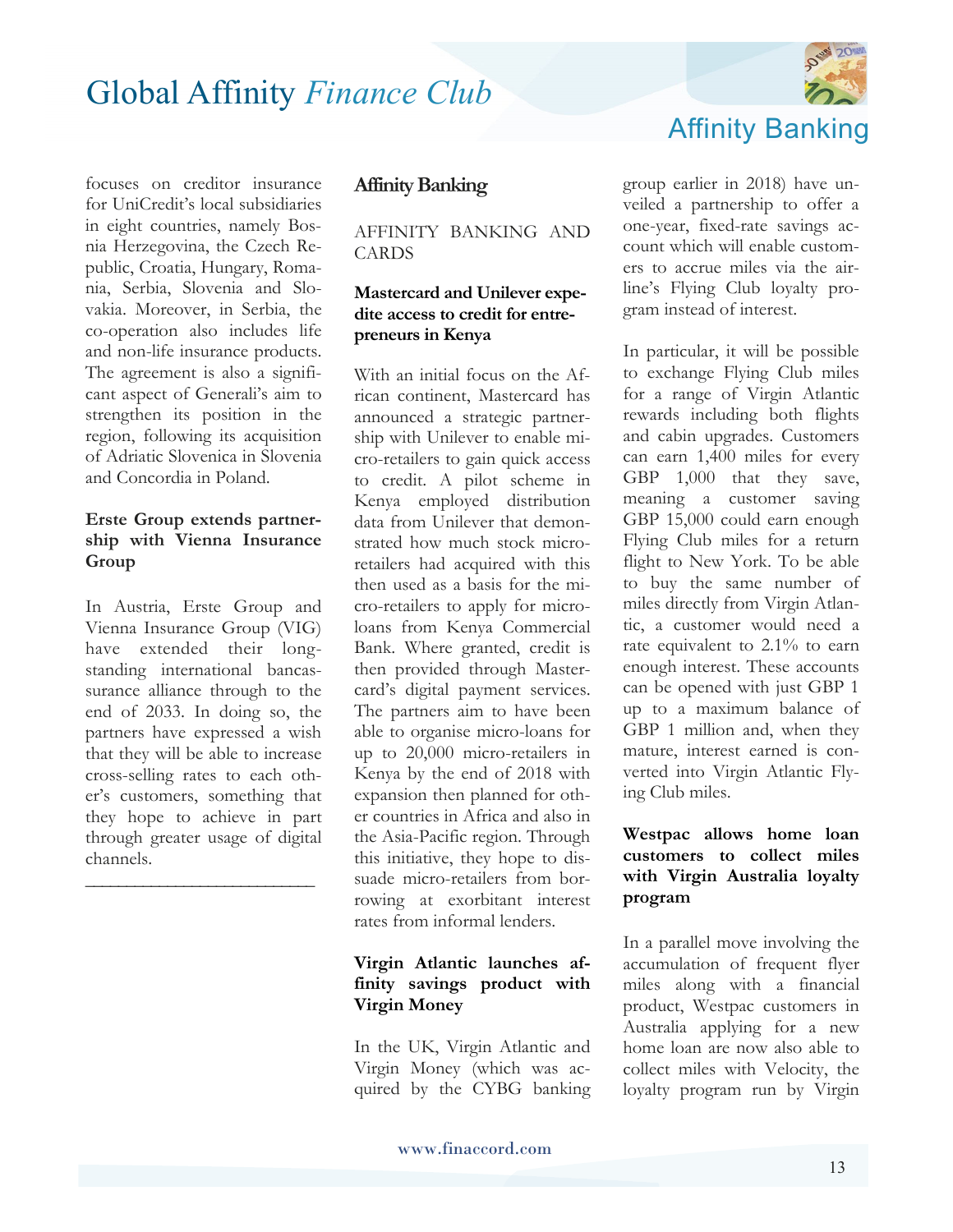

Australia. Specifically, customers who take out home loans of AUD 250,000 or more can accumulate enough points to redeem two return tickets for Hong Kong. Westpac has stated that the program aims to reduce the cost of holidays for those taking out home loans, citing research from Velocity which found that 72% of Australians found it difficult to spend money on holidays once they had committed to a home loan.

#### **Intesa Sanpaolo gains access to Italian post office distribution network**

In Italy, the post office network (Poste Italiane) and Intesa Sanpaolo, a banking group, have signed a three-year framework agreement for the distribution of selected products and services of the two groups through several non-exclusive agreements that aim to broaden product offerings to the benefit of the customers of both organisations. In particular, and with a focus on financial products, Intesa Sanpaolo's mortgages and personal loans will be distributed through the post office network as will certain wealth and asset management products sourced from Intesa Sanpaolo's investment management subsidiary, Eurizon Capital SGR.

**\_\_\_\_\_\_\_\_\_\_\_\_\_\_\_\_\_\_\_\_\_\_\_\_\_\_\_\_**

#### AUTOMOTIVE FINANCE

#### **FCA Bank becomes accredited provider of finance for Aston Martin in Europe…**

As part of a Europe-wide agreement, FCA Bank and Aston Martin have signed a partnership that will see the bank offering point-of-sale finance to Aston Martin dealers based in Europe. In fact, all 36 sales points of the UK-based luxury automotive brand will have access to financing options from FCA Bank. Note that FCA Bank is itself a joint venture co-owned by Fiat Chrysler group and Crédit Agricole.

#### **… and sources leasing products from LeasePlan in selected countries**

Also in Europe, FCA Bank has appointed LeasePlan, an automotive leasing and fleet management company based in the Netherlands, to become its preferred leasing partner for its dealer network in markets in which it is not present itself. These countries include Austria, the Czech Republic, Denmark, Finland, Greece, Hungary, Norway, Poland, Portugal, Slovakia, Sweden and Switzerland. Specifically, the arrangement has been made with a key focus on the SME segment, whose growth has tended to be ahead of that for other customer segments. In contrast to regular white-label



agreements, the partnership is based on a referral model by means of which FCA will provide the vehicles to customers with the operational lease then directly managed by LeasePlan. It is the first partnership of its kind for LeasePlan with a major automotive manufacturer group in Europe.

#### **Jaguar Land Rover and motor finance arm of Lloyds Banking Group continue to collaborate**

Meanwhile, in the UK, Jaguar Land Rover and Black Horse, a provider of vehicle finance that is owned by Lloyds Banking Group, have extended a partnership for manufacturerbranded finance and leasing services until at least the end of 2020. The agreement will see Black Horse continuing to provide white-labelled finance for customers buying new Jaguar and Land Rover vehicles. This builds on the ongoing success of an existing six-year arrangement that began in 2014 with both partners committed to the increasing use of digital solutions for customers seeking to buy and finance vehicles.

#### **Allianz and Deutsche Bank tie with Auto1 for new fintech joint venture in Germany**

In Germany, Deutsche Bank has announced that it is working with Allianz and Auto1, an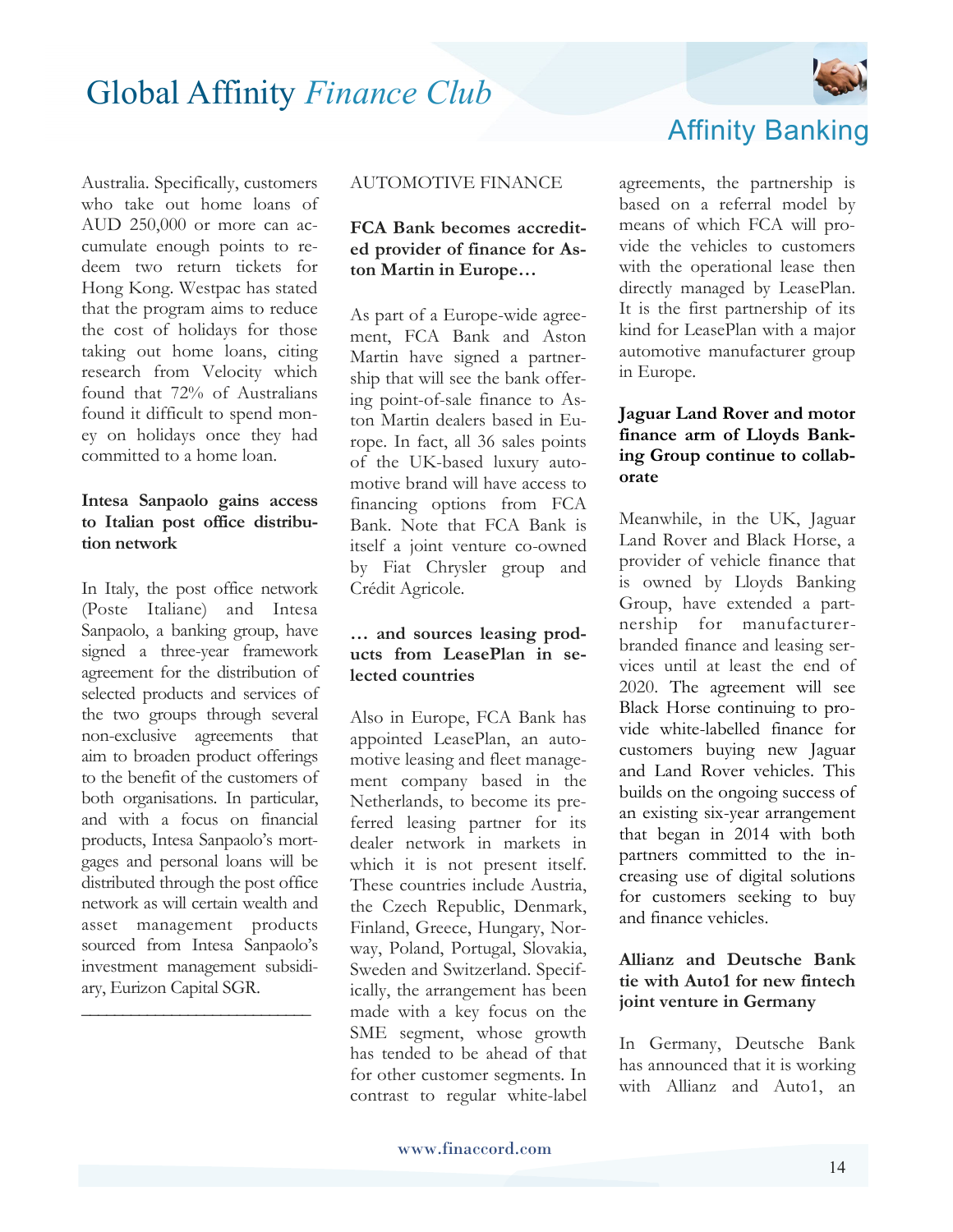

online marketplace that matches individuals wishing to sell used cars to dealerships, to launch a new venture called Auto1 Fintech. This will offer finance and insurance products to vehicle dealerships buying and selling used vehicles via Auto1. By means of this initiative, Auto1 is seeking to diversify its offering and to encourage customer loyalty as it aims to become a dominant online platform for used vehicles. Earlier in 2018, Soft-Bank, a Japan-based multinational, had invested EUR 460 million in Auto1, valuing the company at around EUR 2.9 billion.

#### **Orient Corporation backs vehicle finance product offered by Daisan Bank**

In Japan, Orient Corporation has agreed to back a new finance product created by Daisan Bank, a regional bank that serves customers in the Mie prefecture. The product is capped at JPY 5 million, has a maximum duration of one year and can be used to finance both new and used cars and motorcycles, as well as expenses incurred as a result of periodic vehicle checks.

**\_\_\_\_\_\_\_\_\_\_\_\_\_\_\_\_\_\_\_\_\_\_\_\_\_\_\_\_**

#### CO-BRANDED CARDS

#### **American Express rolls out new co-branded card with Marriott hotel group**

In the US, American Express has introduced a new cobranded card in conjunction with the Marriott hotel group. Specifically, the Starwood Preferred Guest American Express Luxury Card has an annual fee of USD 450, and members can earn up to USD 300 in statement credits each year, which can be spent on eligible purchases at more than 6,700 participating hotels. Cardholders also enjoy complimentary 'Gold Elite Status' with the ability to earn 'Platinum Elite Status' if they spend USD 75,000 on the card in a calendar year. They are also entitled to a free night's stay at any Marriott hotel if they accumulate up to 50,000 points every year after the first anniversary that the card account has been set up.

#### **GoBank and Uber launch new co-branded Visa debit card**

Also in the US, GoBank, a subsidiary of Green Dot Corporation, has unveiled an innovative new co-branded debit card with Uber that runs on the Visa network. Benefits of the card include discounts for on-demand road assistance from Urgent.ly plus cashback or discounts at a variety of major partner organisations of relevance to Uber's



Exxon and Mobil, supermarket chain Walmart, telecoms provider Sprint, vehicle maintenance specialist Jiffy Lube, and vehicle parts distributors Advance Auto Parts and Carquest Auto Parts.

#### **Sberbank initiates partnership with LUKOIL Group for commercial credit cards**

In Russia, Sberbank is working with LUKOIL, a Moscow-based energy corporation specialising in the extraction and production of petroleum products, to develop a suite of business credit cards for entrepreneurs and legal entities that are customers of LUKOIL, making LUKOIL the bank's first partner for fuel cards. Sberbank states that 25% of its business customers are also customers of LUKOIL.

#### **UnionPay unveils co-branded card in Japan with Ctrip and Sumitomo Mitsui Card Company**

In Japan, UnionPay has announced that it has issued a cobranded credit card in conjunction with the Sumitomo Mitsui Card Company and China-based travel firm Ctrip. UnionPay is already accepted at approximately 700,000 merchant locations and over half of all ATMs in Japan, including over 90% of local convenience stores. Union-Pay states that it hopes to leverage the strength of both of its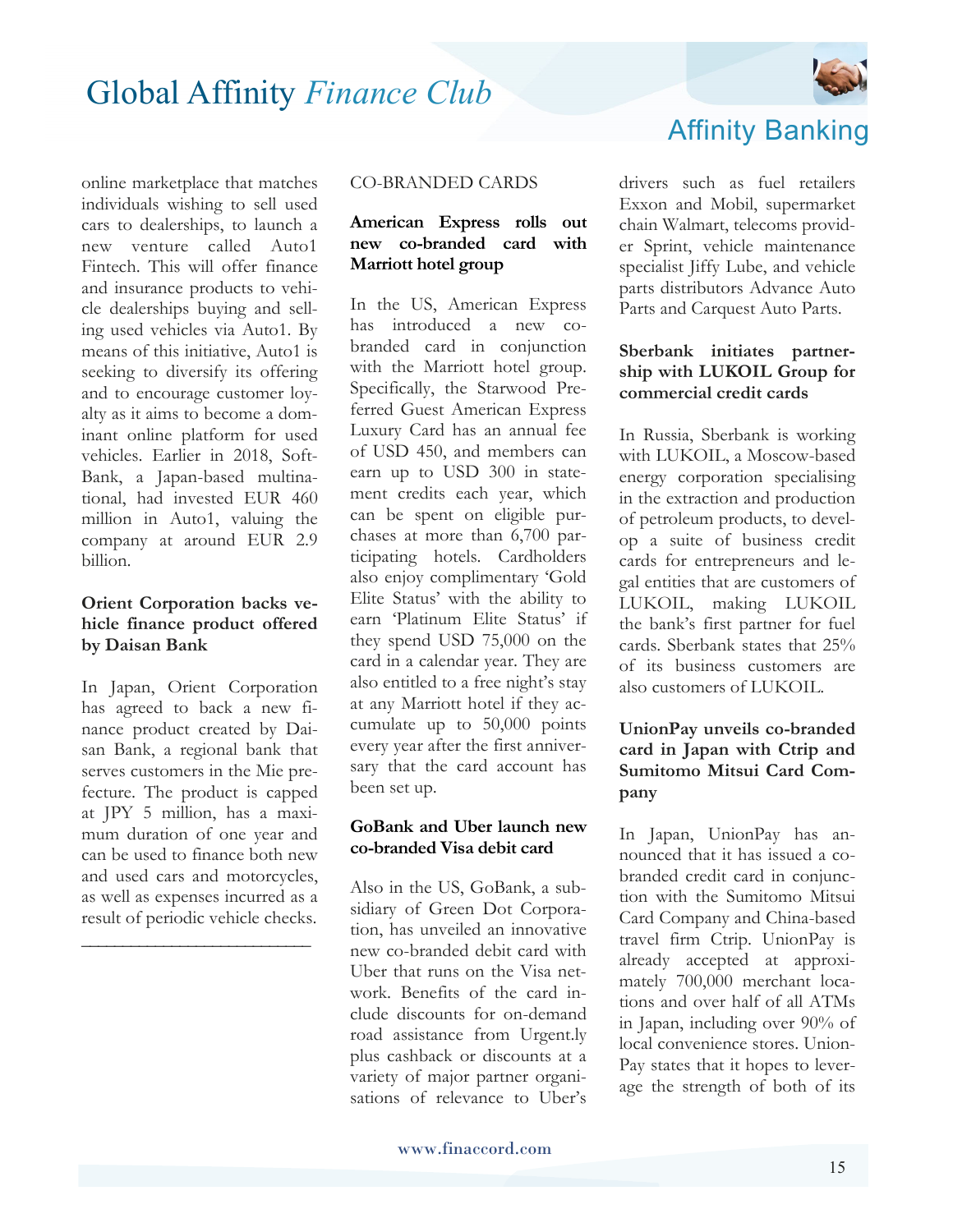

partners to promote this card, noting in particular that Ctrip is the largest online travel company in China. By means of the Japanese initiative, customers with the new card can enjoy discounts when booking hotels on Trip.com, the brand under which Ctrip operates in Japan. They can also accumulate bonus points which can be used to obtain discounts for hotel or flight bookings made via Trip.com and can opt for free travel insurance and other UnionPay offers when paying with the card.

#### **JCB ties with CIMB Niaga Bank and Indosat for cobranded program in Indonesia**

In Indonesia, JCB has launched a new co-branded credit card in conjunction with CIMB Niaga Bank and telecoms firm Indosat. The card features the use of up to 2 GB in data every month for a whole year if the cardholder spends a minimum of IDR 800,000 (about USD 53.70) per month. Other perks of the card include a fixed instalment payment for the cardholder's phone bills with a low interest rate for three, six or 12 months.

#### **Bank of China develops credit card program for Chinese students looking to study abroad**

In China, the Bank of China has created a new credit card prod-

uct in association with the New Oriental Education Group, a Beijing-based provider of private educational services and textbooks, aimed at Chinese students who are furthering their studies abroad or who are considering studying overseas. The card, which offers discounts on courses offered by New Oriental Education Group, can also be used to withdraw cash at any of the bank's branches (numbering around 600) across 55 countries. **\_\_\_\_\_\_\_\_\_\_\_\_\_\_\_\_\_\_\_\_\_\_\_\_\_\_\_\_**

#### CONSUMER FINANCE

#### **Synchrony Financial completes purchase of PayPal's online consumer credit program in the US**

In the US, Paypal has announced the closing of its consumer credit receivables transaction with Synchrony Financial. Under the terms of the transaction, Synchrony acquired USD 7.6 billion in receivables, including PayPal's US consumer credit receivables portfolio, which totalled USD 6.8 billion at the time of closing, and approximately USD 0.8 billion in participation interests in receivables held by unaffiliated third parties. In return, PayPal received approximately USD 6.9 billion in total consideration at closing. The conclusion of the transaction is important as it means that Synchrony has become the

### Affinity Banking

exclusive partner used for Pay-Pal's online consumer financing program in the US through to 2028. Moreover, the two partners already work together for two co-branded Mastercard products.

#### **Klarna secures three new finance relationships with diverse partners in the UK…**

In the UK, online consumer finance competitor Klarna has signed three new agreements for financing programs. First, it has signed an agreement with Beauty Bay that will enable the retailer's customers to use Klarna's pay-later service when checking out online. In particular, Beauty Bay's shoppers can receive their products and pay for them up to 30 days later, with no interest or fees. Launched in 2007, Beauty Bay offers shoppers more than 7,000 products from over 200 UK-based and international brands, including makeup, skincare and other body products.

Likewise, it has partnered with online furniture brand Swoon to offer its 'Slice it' consumer finance solution. This means that Swoon's customers can spread payments funding the cost of their purchases, with expenditure of between GBP 500 and GBP 1,000 being spread over six months, and expenditure above GBP 1,000 over 12 monthly instalments. Klarna believes that this facility simpli-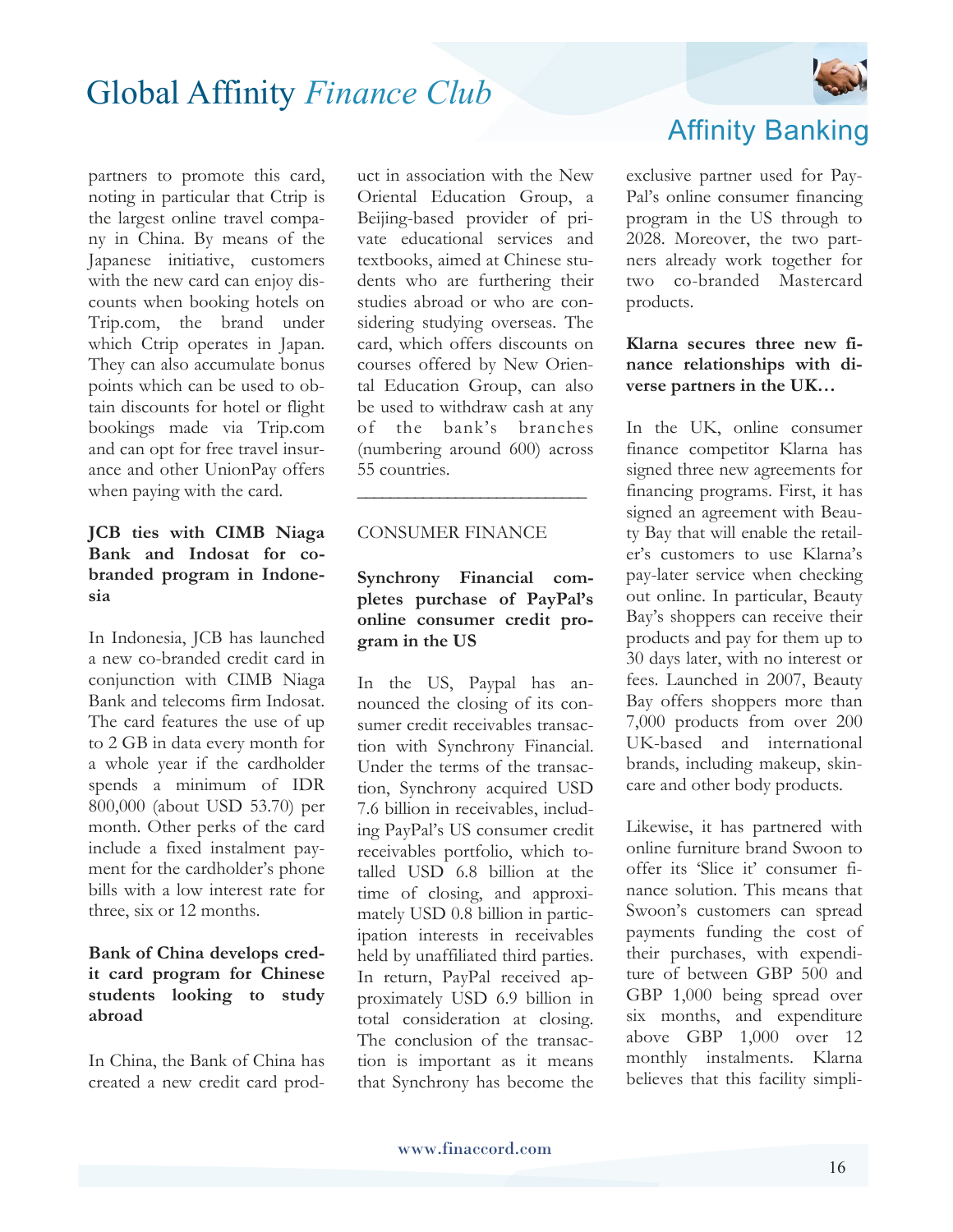fies the checkout process, allowing consumers to make their purchases by simply entering their email and delivery address, rather than having to provide convoluted log-in information and card details.

Lastly, Klarna has come to an agreement with EMaC, a provider of service plans to UK car dealers, that will allow dealers in EMaC's network to offer their customers the ability to use a flexible monthly financing scheme, which allows consumers to make payments for repairs and vehicle accessories over the course of 12 months.

#### **… and works with Etsy in Germany**

In Germany, Etsy, an online marketplace for the sale of handmade or vintage items, has integrated Klarna into the central checkout process of both its website and app. The partnership enables Etsy to offer its customers the option to pay later using purchase by invoice, expanding its existing range of payment options such as American Express, PayPal, Visa and an instant bank transfer service known as 'Sofortüberweisung' which is also run by Klarna.

#### **Crédit Agricole Consumer Finance concludes joint venture agreement with Bankia**

In Spain, Crédit Agricole Con-

sumer Finance and Bankia, the fourth-largest bank in that country by total assets, have finalised an agreement to set up a joint venture in consumer finance. Crédit Agricole has an equity stake of 51% in the joint venture while Bankia has the remaining 49%.

#### INTERNATIONAL PAY-MENTS / REMITTANCES

**\_\_\_\_\_\_\_\_\_\_\_\_\_\_\_\_\_\_\_\_\_\_\_\_\_\_\_\_**

#### **TransferWise integrates processing system into Groupe BPCE's mobile banking apps**

In France, money transfer firm TransferWise has begun working with Groupe BPCE, the country's second-largest bank in terms of market share of customer deposits and lending. The partnership will see Transfer-Wise provide international money transfer services for the banking group's customer base of around 15 million. TransferWise states that this is the first time that a major bank in Europe has directly integrated its processing system into its mobile banking apps.

#### **Western Union embeds services into digital platforms in China, Russia and the UK**

Across the territories in which it is active, Western Union has agreed on three separate partnerships for the integration of its services into digital plat-

### Affinity Banking

forms. In the UK, users of the online wallet ecoPayz can now top up funds and make international or domestic money transfers using Western Union's digital network. Products carrying the ecoPayz brand are offered by PSI-Pay, an international firm offering instant payment services to customers and businesses. The deal is Western Union's first with a UK-based online wallet provider.

Another noteworthy partnership concluded by Western Union is one with Geoswift, a company specialising in payment solutions both within and outside of China. The alliance with Geoswift allows Western Union to accept payments via the WeChat messaging app, which it will embed into its GlobalPay platform created for Chinese students. In this context, Western Union cited a survey conducted by the UN showing that payments made through WeChat have risen from a value of around USD 11.6 billion in 2012 to an estimated USD 1.2 trillion in 2016. It also reiterated the importance of its GlobalPay platform and its intended student audience, explaining that one in four international students worldwide are from China.

Finally, in Russia, customers of Post Bank can now use its mobile banking app to make money transfers using Western Union into bank accounts across more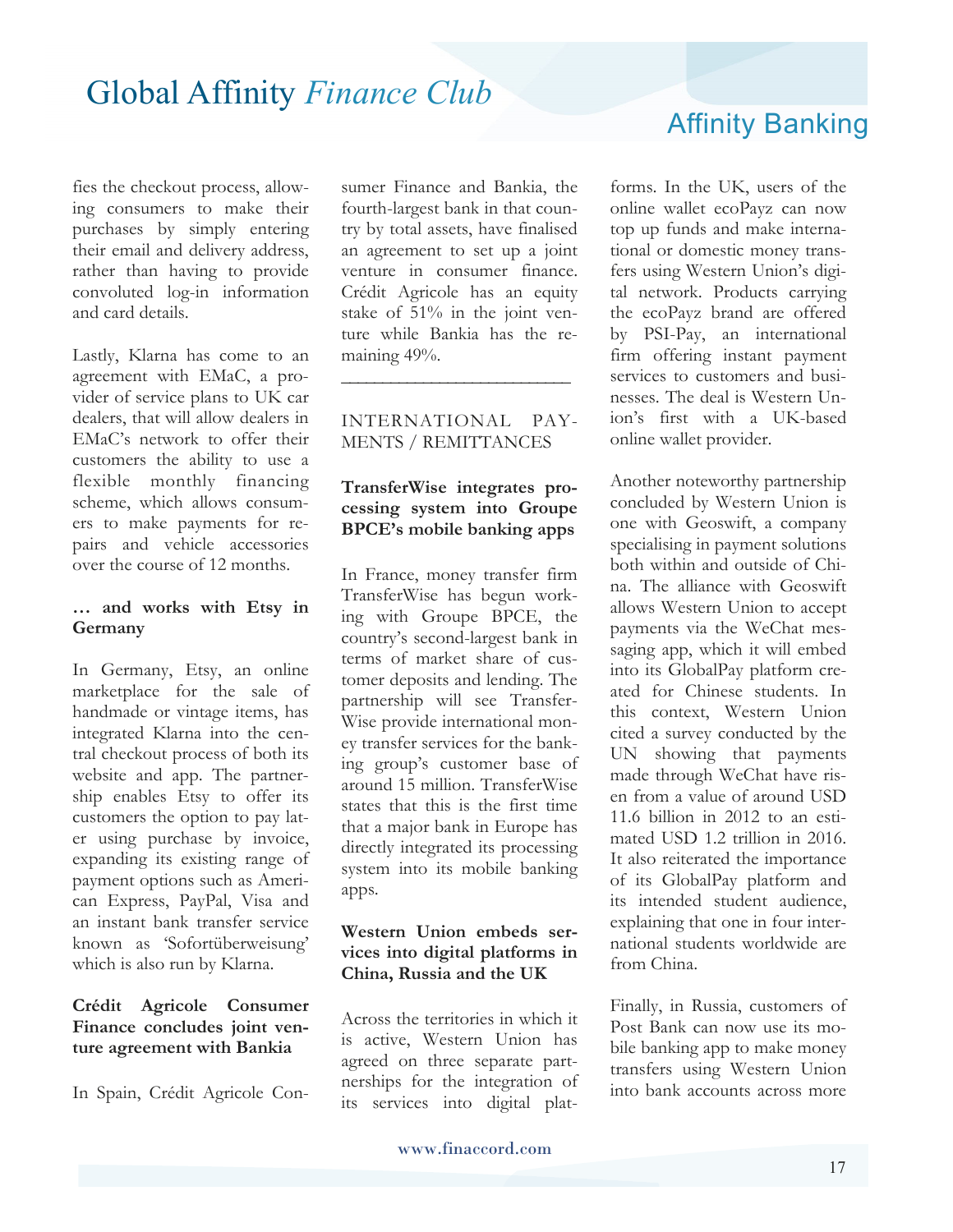Affinity Banking

than 50 countries.

MOBILE / ONLINE PAY-**MENTS** 

**\_\_\_\_\_\_\_\_\_\_\_\_\_\_\_\_\_\_\_\_\_\_\_\_\_\_\_\_**

#### **Mastercard broadens use of storefront window technology through partnership with US clothing retailer**

In the US, Mastercard has launched an initiative with Fred Segal, a clothing and accessories retailer based in Los Angeles, that will enable shoppers to purchase items through an interactive window at the front of the shop. Mastercard states that this technology will enable shoppers to make purchases after store hours, with items to be shipped to the address specified during checkout. It also reports that this is the first in a series of planned collaborations with Fred Segal in experimental retail technology.

#### **Visa unveils multiple digital and mobile payment initiatives**

In line with its activities in previous quarters, Visa has rolled out a number of partnerships in the area of mobile and online payments. For instance, in Canada, it has announced an extension of its existing partnership with PayPal, allowing consumers to add Visa cards into the Pay-Pal wallet from the apps of participating banks. Visa cardholders will also be allowed to move funds from a PayPal account to a Visa debit card, and the companies also announced further collaboration to enable Visa's partners to accept mobile payments.

Meanwhile, in Germany, customers with Visa cards issued by Commerzbank and its subsidiary Comdirect are now be able to use Google Pay to make purchases via their Android mobile devices. The service will subsequently also be extended to customers with cards issued by BW -Bank.

Visa has also continued to seek out new partnerships in the burgeoning field of wearable payment technology. In Italy, it has started working with Unipol Banca to launch a bracelet that is able to make payments. The bracelet, called 'LETSPAY', was created in collaboration with Nexi and is being sold through Unipol Banca's network of more than 250 branches. It allows for payments of up to EUR 25 without requiring a PIN.

Likewise, in Japan, Visa has partnered with Garmin, a GPS technology specialist, to launch the 'Garmin Pay' service, enabling digital payments to be made using some Garmin watches. The service initially allows holders of the Mitsubishi UFJ Visa debit card to make such payments.

Lastly, in Brazil, Visa has launched a partnership with Suplicy Cafés Especialidades, a coffee retail and supply company, with the aim of enabling payments by app. The app allows customers to order and pay for their coffee in advance using Visa Checkout before collecting the order from an outlet, and plans exist to enable home deliveries in some locations. Beginning with one store, the companies plan to extend app payments to over 25 locations by the end of 2018.

#### **Itaú Unibanco launches Apple Pay and Samsung Pay in Brazil**

Also in Brazil, Itaú Unibanco, the country's largest bank by assets and market capitalisation, has signed two separate agreements that will give its customers access to mobile payment schemes. Apple has made its Apple Pay service available to Itaú's 1.2 million cardholders who also own an iPhone 6 or a more recent model. Under the terms of the partnership, Brazilian retailers such as the supermarket chain GPA will offer discounts on purchases using Apple Pay. Similarly, Samsung Pay is also now available to Android users who are also customers of Itaú Unibanco. Following the deal, Samsung has stated that it holds 12 different partnerships with Brazilian banks, including Bradesco, Ban-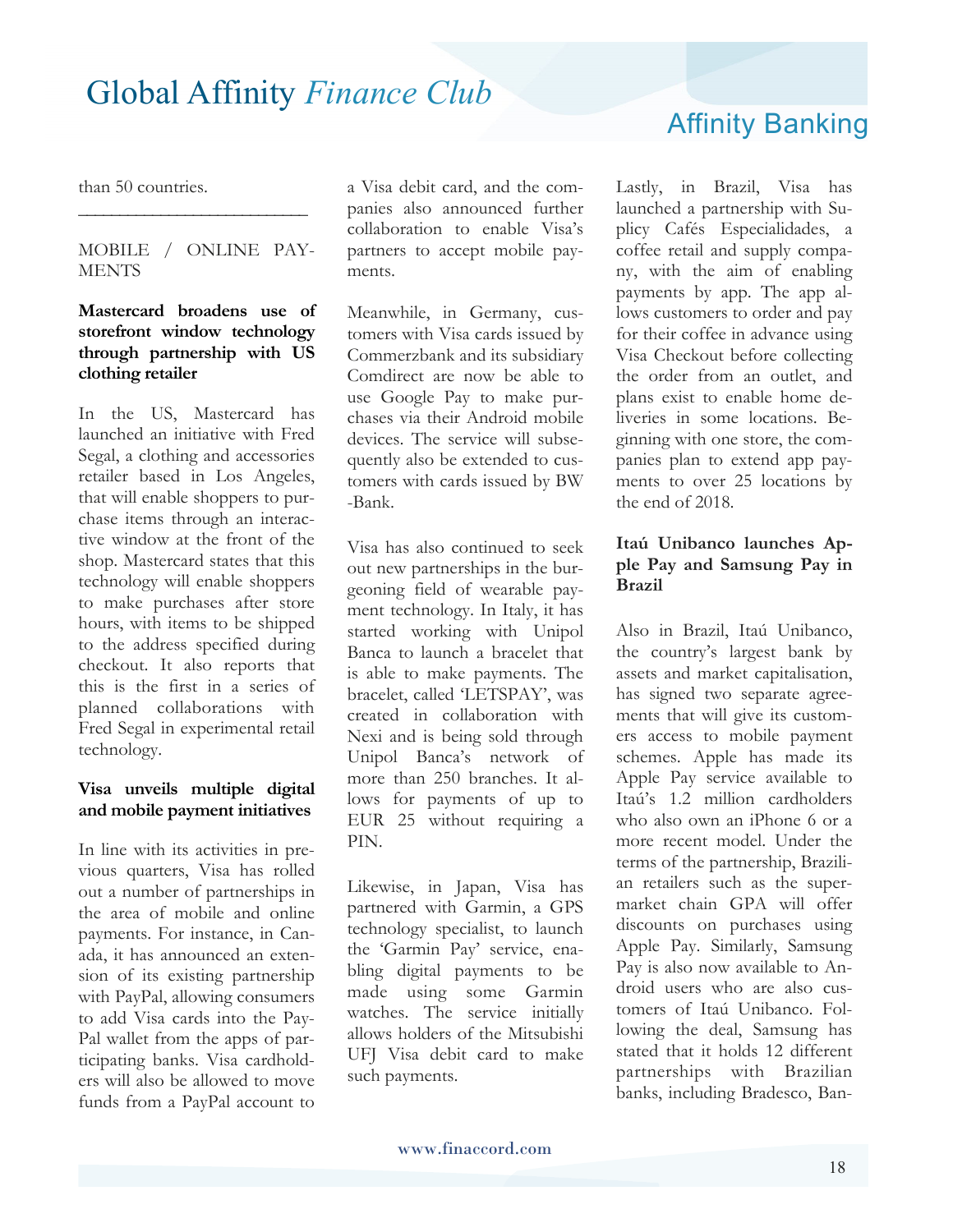### Affinity Banking

co do Brasil, Caixa Econômica Federal and Santander.

#### **Wirecard enables use of China-based payment solutions at German department store chain**

In Germany, Wirecard has enabled the use of Alipay and WeChat Pay at stores owned by Breuninger, a department store chain selling fashion and lifestyle products. Breuninger is the first German department store to offer both of these Chinabased payment solutions across all of its stores. The rationale for this tie is the increasing number of Chinese tourists to Germany as well as their propensity to shop for luxury goods.

#### **JCB enables use of Google Pay in Japan and Apple Pay in Taiwan**

In the Asia-Pacific region, JCB has introduced two new initiatives aimed at growing its presence in the mobile payments sector. In Japan, it has announced that Google Pay users will be able to make payments on enrolled JCB credit, debit, or prepaid cards both online and at convenience stores, supermarkets, drugstores and other outlets wherever JCB is accepted. In a similar move in Taiwan, it has streamlined the use of Apple Pay with JCB cards owned by customers of E.Sun Bank and the Union Bank of Taiwan.

#### **Google Pay introduced by Aeon Credit Service in Japan**

Again in Japan, Aeon Credit Service has begun a partnership with Google for its Google Pay service. Customers of Aeon are now able to use the Google Pay app to register electronic money, points cards and gift cards, as well as to manage centrally their account balances.

#### PAYMENT CARD ISSU-ANCE AND ACCEPTANCE

**\_\_\_\_\_\_\_\_\_\_\_\_\_\_\_\_\_\_\_\_\_\_\_\_\_\_\_\_**

#### **UnionPay rolls out multiple initiatives to enhance presence in international markets…**

UnionPay has rolled out a number of new initiatives in the field of card payment acceptance. In France, it has arrived at an agreement with La Banque Postale whereby its cards will be accepted at all of the bank's ATMs and throughout its merchant network. In addition, UnionPay cards will also be accepted at a range of cultural attractions including the Palace of Versailles, as well as across the Paris airport shuttle bus network and at all establishments belonging to the Accor Hotels and Louvre Hotel groups. Furthermore, when paying with UnionPay cards at tourist information centres in Paris, cardholders are entitled to receive a ticket to the Louvre and also to enjoy a discount of EUR 3 per ticket for tickets for the official Paris sightseeing bus service.

Meanwhile, in Ukraine, Union-Pay has agreed to work with PrivatBank, the largest commercial bank in country, to facilitate the acceptance of its cards in the country. The aim of the agreement is for 60% of POS terminals and up to 40% of ATM terminals in Ukraine to accept UnionPay cards by the end of 2019. The deal capitalises on China's importance as Ukraine's second-largest trading partner, with UnionPay stating that the implementation of the visa-onarrival policy for Chinese citizens at the international airport in Kiev had also increased the number of both Chinese tourists and business visitors to Ukraine.

Elsewhere in the world, Union-Pay has arrived at similar deals for the acceptance of its cards with a number of banking organisations. These include the Postal Savings Bank in Serbia, Belarusbank in Belarus, and Telered, the largest electronic payment network in Panama.

#### *… including ones in Canada, Spain and Uganda…*

Furthermore, in markets such as Canada and Spain, where it is already active, UnionPay has been prolific in improving acceptance of its cards. In Canada, UnionPay has announced that it will cooperate with Bank of Chi-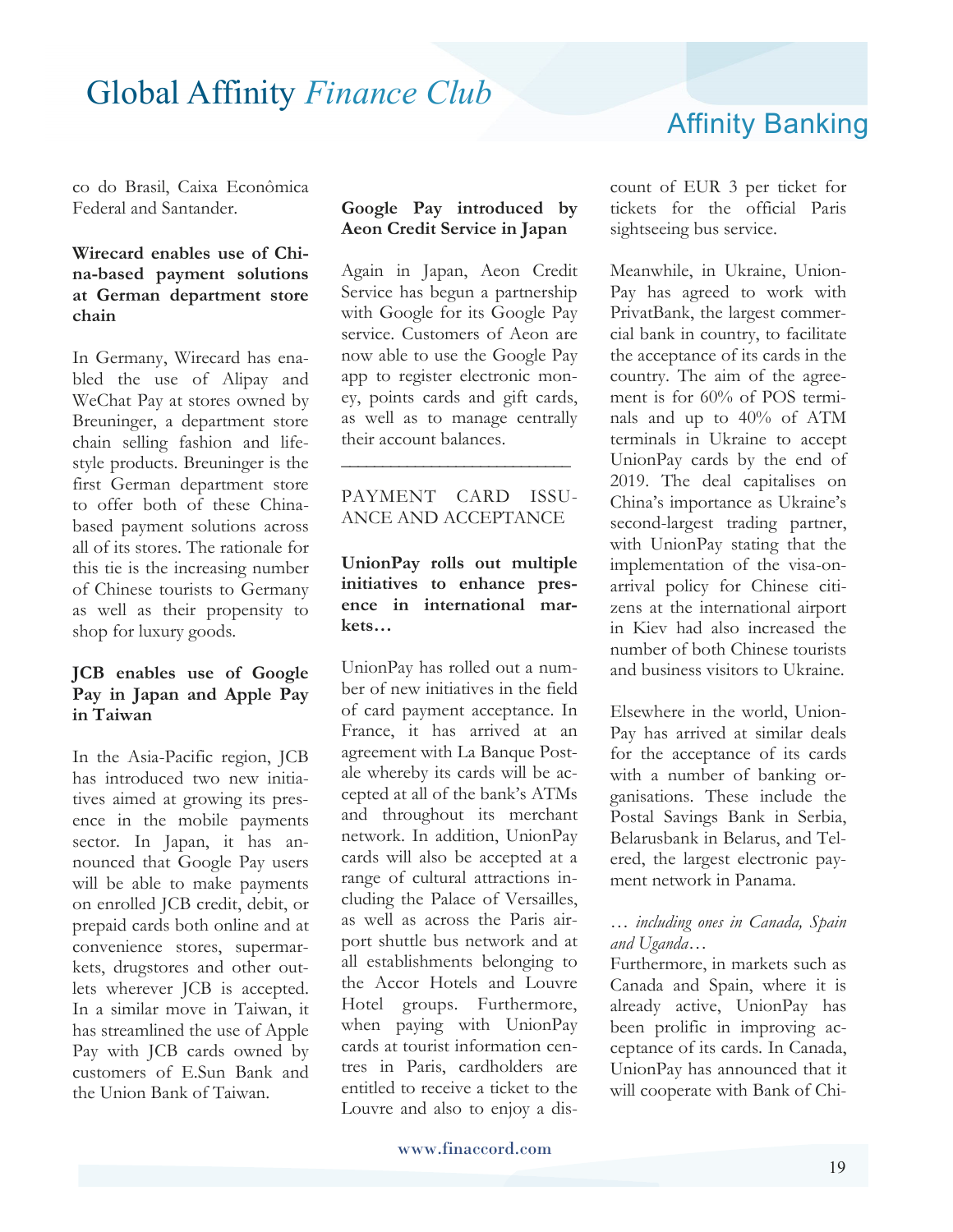#### **… including ones in Canada, Spain and Uganda…**

Furthermore, in markets such as Canada and Spain, where it is already active, UnionPay has been prolific in improving acceptance of its cards. In Canada, UnionPay has announced that it will cooperate with Bank of China's local operations to support card acceptance at all stores owned by Fengtai Group, a supermarket chain. UnionPay cited the move as part of its expansion strategy in North America, stating that the region has grown in popularity amongst Chinese tourists. It also noted that nearly 80,000 POS terminals in the US have accepted UnionPay mobile phone flash payments, with this figure slated to increase to about 250,000 over the course of 2018.

Likewise, in Spain, following an agreement with Banco Cooperativo, UnionPay's acceptance rate across the country's ATM machines and POS terminals has grown to 90%, and it is expanding its acceptance network to include all Repsol gas stations in the country. In a similar vein, UnionPay is co-operating with Standard Bank, one of the largest banks on the African continent, to grow the use of its cards across ten countries including Ghana, Kenya, Namibia and Tanzania.

Meanwhile, in Uganda, Union-Pay announced that it will work with PostBank, one of the leading banks in the country in terms of customer reach, to jointly issue UnionPay cards with a target of 400,000 by the middle of 2021. The implementation of this card program marks the entry of UnionPay into a new country and the company has stated that the move is in line with increasing investment by China-based financial entities on the African continent. Globally, by the middle of 2018, around 100 million UnionPay cards had been issued across 48 countries outside of China.

#### **… with JCB following suit in Brazil and Russia**

On a global scale, JCB has secured two new deals for the issuance and acceptance of its cards. In Brazil, it has linked with Caixa Econômica Federal to launch the first JCB card in Latin America. Cardholders benefit from the use of all JCB airport lounges around the world, as well as exclusive privileges in Brazil such as a monthly fee waiver for Grubster, a restaurant discount site. Moreover, in Russia, Far Eastern Bank has announced that it will start accepting JCB cards on its ATM network and at POS terminals, which respectively number more than 4,000 and over 300.

#### RETAILER CARDS AND FI-**NANCE**

#### **Synchrony Financial converts Belk's private-label scheme to Mastercard-branded program**

In the US, Synchrony Financial and Belk, a private department store chain with around 300 outlets across 16 states, have launched a new Mastercardbranded credit card. The deal follows 13 years of co-operation between Belk and Synchrony for a private-label store card scheme tied to Belk's loyalty program. The new Mastercard product offers the same benefits of its private-label predecessor, with additional rewards to be gained with every purchase made wherever Mastercard is accepted. Rewards tiers are earned based on annual expenditure at Belk stores and cardholders will earn two points for every USD 1 spent on groceries or petrol. Moreover, for every 1,000 points earned, the cardholder receives USD 10 in Belk Rewards certificates.

#### **Alliance Data creates privatelabel card program for Appliances Connection**

Also in the US, Alliance Data has signed a new agreement to operate a private-label credit card for Appliances Connection, an online retailer of appliances and home furnishings that was originally founded in 2011 in

**\_\_\_\_\_\_\_\_\_\_\_\_\_\_\_\_\_\_\_\_\_\_\_\_\_\_\_\_**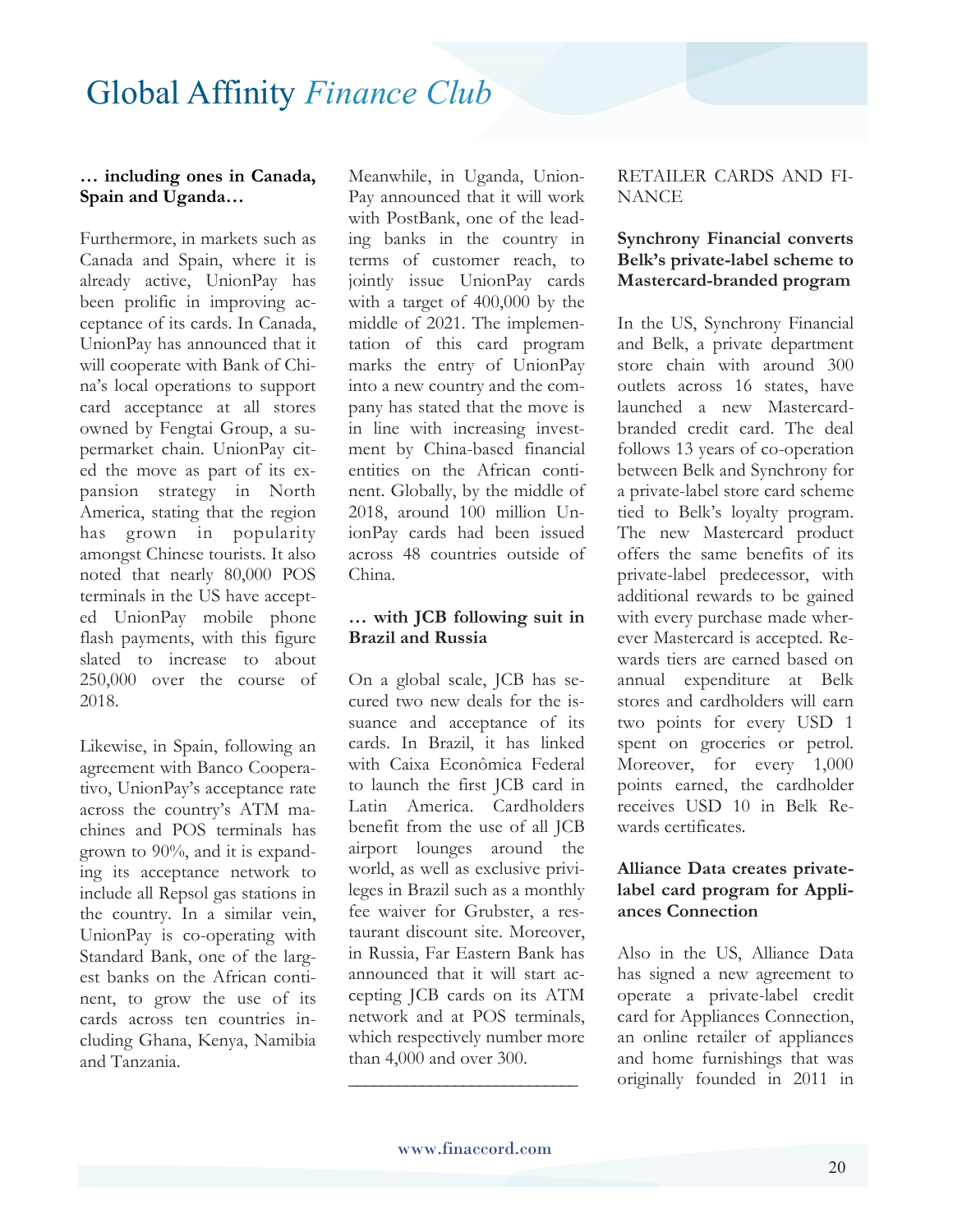New York. Under the terms of the new agreement, Alliance Data will create a loyalty-driven card program for the retailer's shoppers and will also implement marketing campaigns for the card program that are designed to drive brand loyalty and sales. In addition, Alliance Data will administer a seamless card application process and enable cardholders to redeem rewards and pay with the new card.

#### **Barclaycard combines with Toolstation and Travis Perkins for new co-branded business card**

In the UK, Barclaycard has launched a new co-branded business credit card aimed at small businesses in partnership with both Toolstation, an online retailer of tools, and Travis Perkins, a Northampton-based builders' merchant and retailer of home improvement products. This is a no-fee card that includes an interest-free credit period of up to 116 days for all purchases made at Toolstation and Travis Perkins, and up to 56 days of interest-free credit on purchases made at other retailers where the card is accepted.

**\_\_\_\_\_\_\_\_\_\_\_\_\_\_\_\_\_\_\_\_\_\_\_\_\_\_\_\_**

#### GENERAL

#### **Alior Bank, Mastercard, Raisin and solarisBank work together for launch of new digital bank**

With an initial focus on Germany, Alior Bank (a Poland-based bank), Raisin (a pan-European online marketplace for savings deposits) and solarisBank (a provider of banking technology) have combined to launch a digital bank in the fourth quarter of 2018. The new venture will involve Alior Bank delivering multi-currency accounts with international transfers and deposits while Raisin will use its network of partner banks to add a host of savings and investment options, and solarisBank will provide the banking infrastructure with its technological, compliance and regulatory framework. Moreover, a benefit optimisation program developed by Mastercard will be employed to offer additional value-added services. Over time, the partners aim to offer this proposition to customers in other EU countries.

#### **Recently published reports**

Commercial Non-Life Insurance in the USA: Size, Segmentation and Forecast to 2021

Consumer Automotive Financial Services in Brazil

Creditor and Lifestyle Protection Insurance in Canada

Extended Warranties for New and Used Cars in Latin America

Global Expatriates: Size, Segmentation and Forecasts for the Worldwide Market

Home Emergency Insurance and Assistance in Europe

Home Emergency Insurance and Assistance in Spain

Insurance and Assistance linked to Payment Cards and Bank Accounts in Australia

Insurance and Assistance linked to Payment Cards and Bank Accounts in the USA

Manufacturer-Branded and Dealer-Intermediated Motor Insurance and Road Assistance in the Asia-Pacific Region

Mobile Metrics: Consumer Approaches to Mobile Gadget and Phone Insurance in Selected Global Markets

Mobile Metrics: Consumer Approaches to Mobile Gadget and Phone Insurance in the UK

Prepaid Service Contracts for New and Used Vehicles in the Asia-Pacific Region

Retailer Consumer Finance and Payment Cards in Europe

Retailer Consumer Finance and Payment Cards in Germany

Road Assistance in Brazil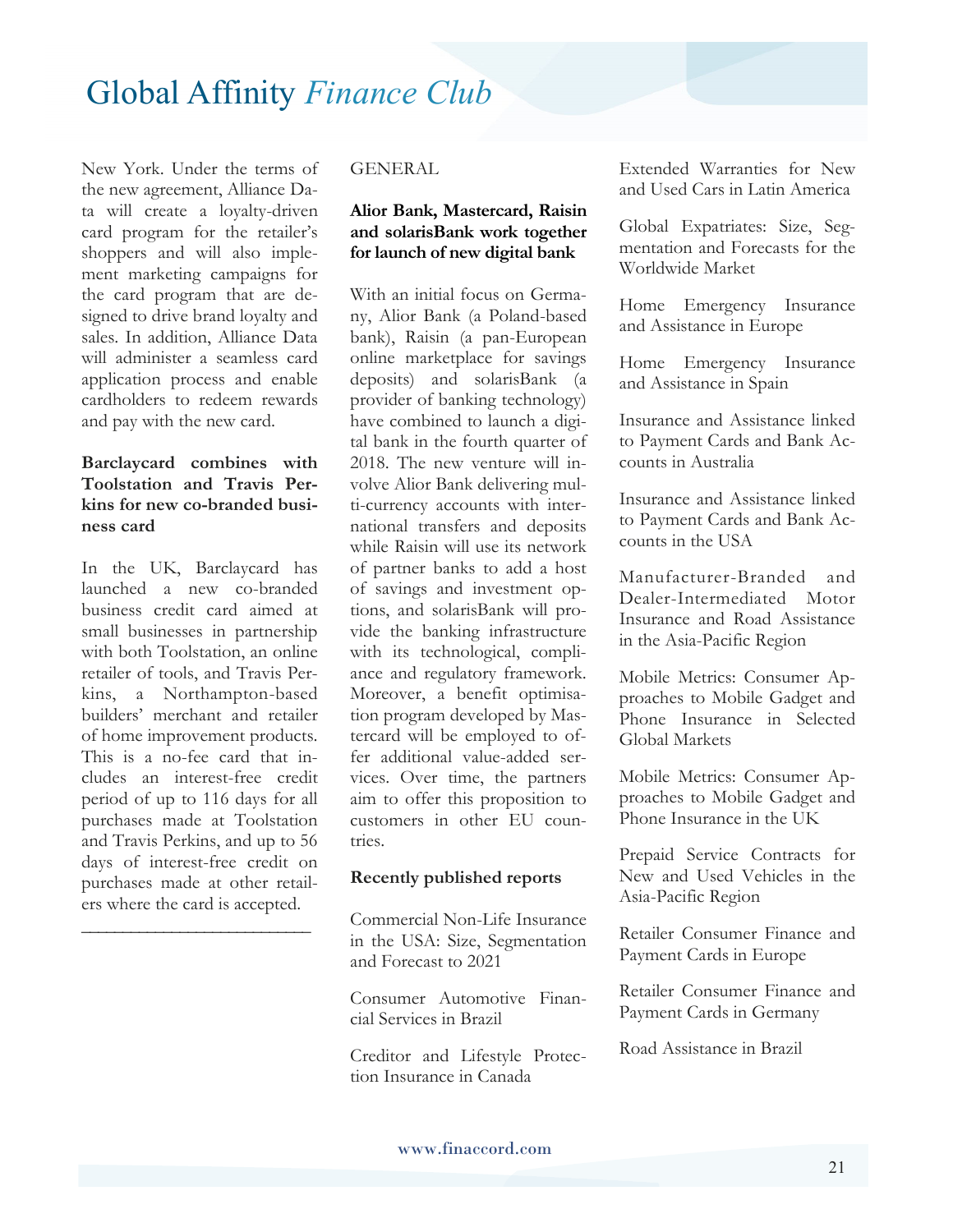#### **Organisations in this issue**

+Simple, 6 Auto1, 14 Achmea, 11 Aeon Credit Service, 19 Aetna International, 7 Alior Bank, 21 Alliance Data, 20, 21 Allianz, 8, 9, 12, 14 Allianz Global Assistance, 9 Allianz Partners, 5, 9 American Express, 15 ANZ, 12 Apple, 18, 19 Appliances Connection, 20 APRIL, 8 ARAG, 5, 6 Aston Martin, 14 AXA, 8 Babylon, 7 Banco Cooperativo, 20 Bank of China, 16, 20 Bankia, 17 Barclaycard, 21 Beauty Bay, 16 Belarusbank, 19 Belk, 20 BNP Paribas, 12 Bupa, 7 BW-Bank, 18 Caixa Econômica Federal, 20 China Life, 11 China Taiping, 10 Cigna, 12 CIMB Niaga Bank, 16 Commerzbank, 18 Cover-More, 10 Crédit Agricole Assurances, 11 Crédit Agricole Consumer Finance, 17 Credito Valtellinese, 11 Ctrip, 10, 15 Dacia, 6 Daisan Bank, 15 DAS, 9 Deutsche Bank, 14 Deutsche Post DHL Group, 8 Direct Line Group, 8 ecoPayz, 17 ELEMENT, 7 EMaC, 17 Erste Group, 13

ERV, 10 E.Sun Bank, 19 esure, 8 Etsy, 17 Europ Assistance, 5, 6, 9 Extrabanca, 12 Fairfax Financial, 11 Far Eastern Bank, 20 FCA Bank, 14 Fengtai Group, 20 Fred Segal, 18 Friendsurance, 7 Garmin, 18 Generali, 9, 10, 12 Geoswift, 17 GoBank, 15 Google, 19 Gothaer, 5 Gras Savoye, 6 Grohe, 5 Groupe BPCE, 17 HanseMerkur, 10 Homelyfe, 5 Humanis, 7 ICBC, 12 ICE, 6 ICEA LION, 6 Indosat, 16 International SOS, 6 Intesa Sanpaolo, 14 Itaú Unibanco, 18, 19 Jaguar Land Rover, 14 JCB, 16, 19, 20 JD.com, 11 Kenya Commercial Bank, 13 KILROY International, 10 Klarna, 16, 17 La Banque Postale, 19 LeasePlan, 5, 14 Legal & General, 9, 11 Lloyds Banking Group, 14 LUKOIL Group, 15 Luxaviation, 6 Marriott, 15 Mastercard, 13, 18, 20, 21 Matmut, 12 Mazda, 9 MedAire, 6 Mercia Underwriting, 6 Mitsui Sumitomo, 6

Moderna Försäkringar, 8, 9 Multiasistencia, 5 New Oriental Education Group, 16 Nexi, 18 Nobis Filo Diretto, 12 PayPal, 16, 18 PostBank, 20 Post Bank, 18 Postal Savings Bank, 19 PrivatBank, 19 PSI-Pay, 17 Orient Corporation, 15 Ottonova, 7 PICC, 12 Raisin, 21 Renault, 6 Samsung, 18, 19 Sberbank, 15 Signal Iduna, 7 SoftBank, 15 solarisBank, 21 Standard Bank, 20 Sumitomo Life, 7 Sumitomo Mitsui Card Company, 15 Suplicy Cafés Especialidades, 18 Swoon, 16 Synchrony Financial, 16, 20 Telered, 19 Tencent, 11 The Co-operative Bank, 11 Toolstation, 21 TransferWise, 17 Travis Perkins, 21 Uber, 5, 15 UniCredit, 12 Unilever, 13 Union Bank of Taiwan, 19 UnionPay, 15, 19, 20 Unipol Banca, 18 Urgent.ly, 5, 15 Vienna Insurance Group, 13 Virgin Atlantic, 13 Virgin Money, 13 Visa, 18 Volkswagen Insurance Services, 8 Western Union, 17 Westpac, 13 Wirecard, 19 Zurich, 10